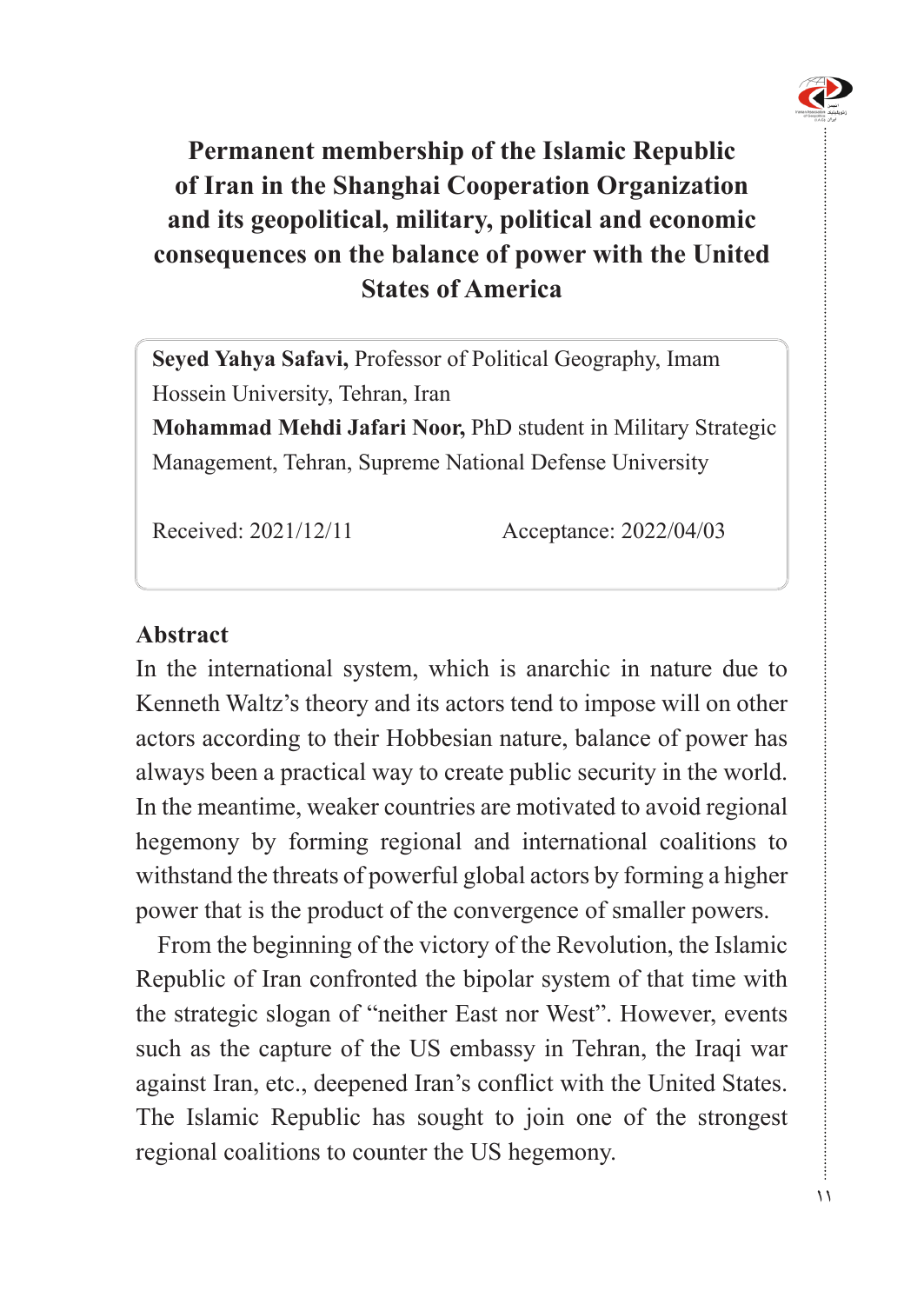

The Shanghai Cooperation Organization, which includes two veto-wielding members of the UN Security Council, China and Russia, as well as India's economic power, is a viable option for the Islamic Republic of Iran. At the same time, the huge energy reserves (oil and gas) of its members and the geopolitical position of its members, as well as their nuclear and military capabilities, have given the organization the potential to counter the US hegemony.

By becoming a full member of the Shanghai Cooperation Organization in 2021, the Islamic Republic will be able to pursue its "Look East" policy in order to overcome Western economic sanctions, and by converging with its powerful members, China and Russia to have the upper hand in negotiations with European governments on Iran's nuclear case known as Joint Comprehensive Plan of Action (BARJAM).

The military confrontation of the Islamic Republic of Iran with the United States, which took place after the assassination of the commander of the Quds Force of Iran, General Soleimani, carried out by the direct order of the President of the United States and resulted in the Islamic Republic's serious response in a missile assault against the Amerrican military base in Iraq, with Iran's full membership in the Shanghai Cooperation Organization, now reached a new stage. US leaders now see Iran's accession to the Shanghai Cooperation Organization as a serious threat to their interests in the region and are seeking an alternative plan to thwart the Islamic Republic's alliance with the East.

Iran's full membership in this organization will have significant geopolitical, military, political and economic effects on the relations between the Islamic Republic of Iran and the United States. But the realization of these cases depends on the proper functioning of the diplomatic apparatus of the Islamic Republic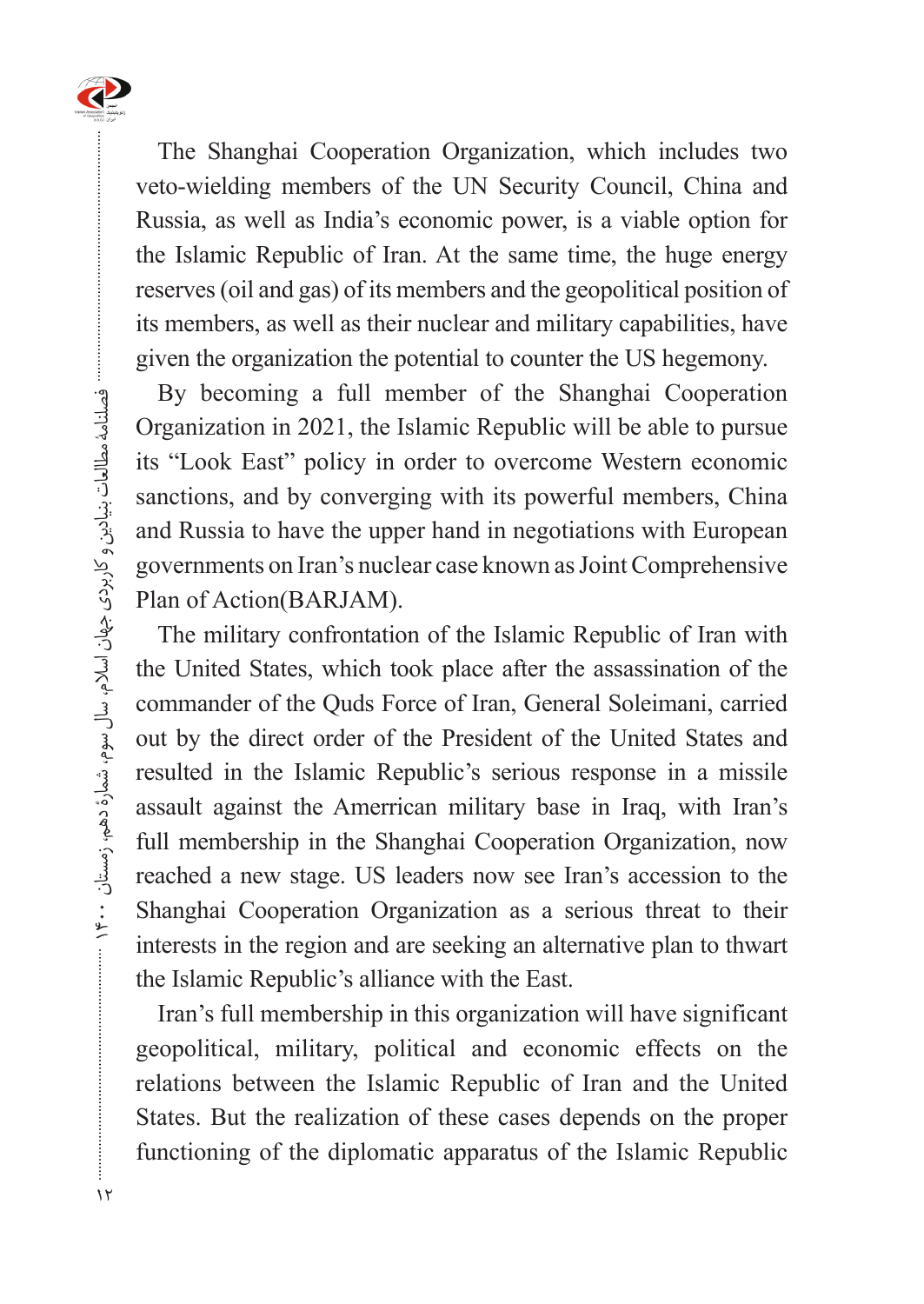

and regional and global developments in the future.

Iran must be able to solve its problems with the world system while joining the Shanghai Cooperation Organization. Iran's nuclear program and the problems caused by the FATF are serious obstacles to Iran's prominent role in the international system. At the same time, membership in other international organizations will help complete this process. Of course, the Islamic Republic of Iran is trying to join the Eurasian Union in order to achieve this goal and wants to use the economic capacity of this union to neutralize another part of the economic problems caused by Western sanctions.

The consequences of NATO's eastward expansion policy, which has led to many tensions in the region, including the Crimean and Ukrainian crises, should not be repeated elsewhere, including in the Persian Gulf. China and Russia also desperately need a strong asymmetric player like Iran to secure energy in the region and counter NATO's eastward expansion. Therefore, their serious support for Iran's full membership in the Shanghai Cooperation Organization indicates the strategic balance of the Shanghai Cooperation Organization with the hegemony of the Western world led by the United States of America.

The water crisis, which has plagued eastern Iran for years due to Afghanistan dam projects, and the long-stagnant water transfer program from Tajikistan to Iran, must be completed using Iran's full membership capacity.

The development of the tourism industry and the use of Iran's potential capacity in this industry is another economic goal of Iran to join the Shanghai Cooperation Organization, which should be pursued with the cooperation of other members and the rich tourism revenue gained by some countries in the region, including Turkey, will be to a large extent absorbed by Iran's tourism potential.

Keywords: Permanent Membership, Shanghai Cooperation Organization, Islamic Republic of Iran, Balance of Power, USA.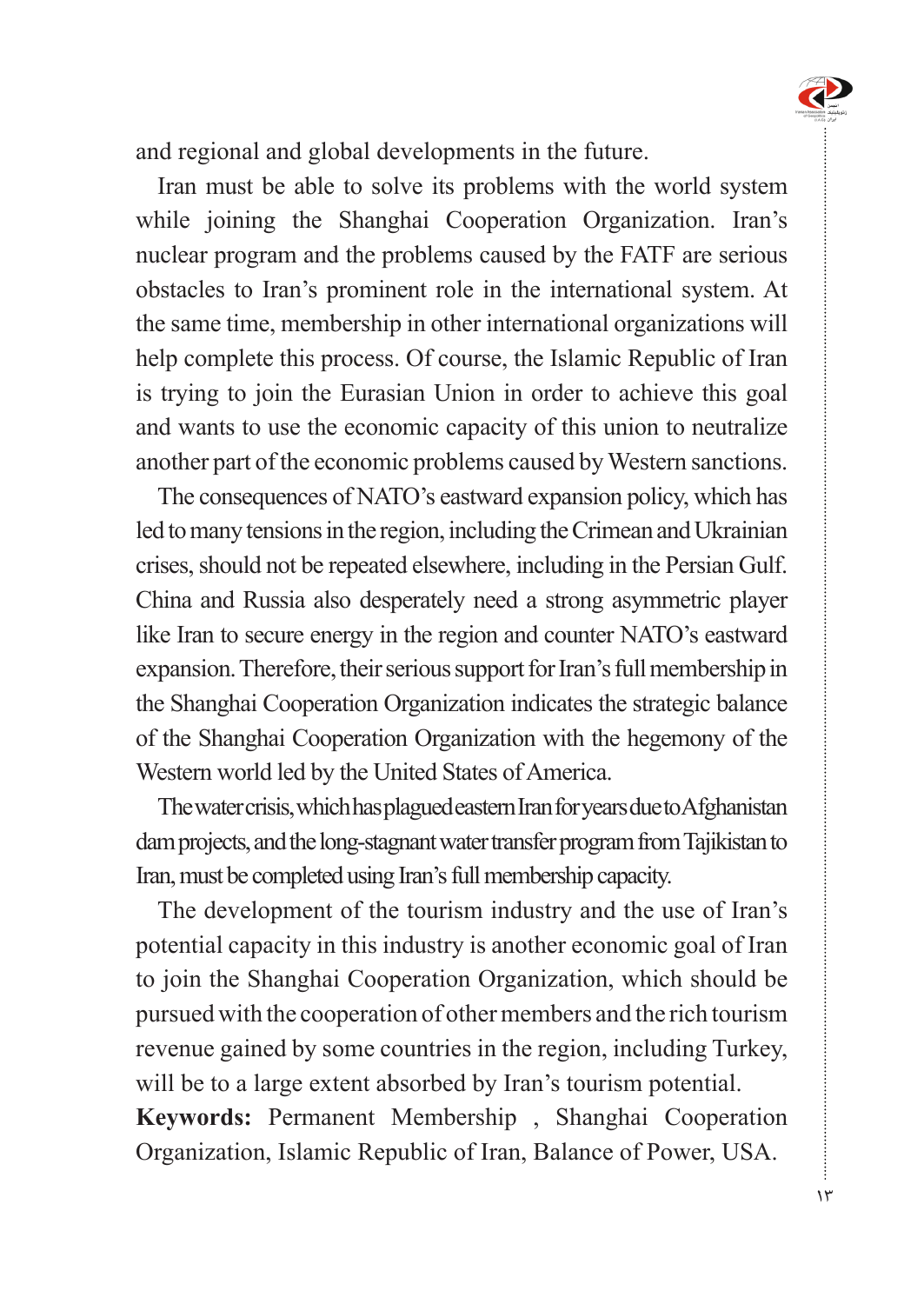

## **عضویت دائم جمهوری اسالمی ایران در سازمان همکاری شانگهای و پیامدهای ژئوپلیتیکی، نظامی، سیاسی و اقتصادی آن بر موازنۀ قوا با ایاالت متحدۀ آمریکا**

**سید یحیی صفوی،** استاد ژئوپلتیک دانشگاه جامع امام حسین )ع(، تهران، ایران **،1** دانشجوی دکتری مدریت راهبردی نظامی، دانشکده دفاع، **محمد مهدی جعفری نور** دانشگاه و پژوهشگاه عالی دفاع ملی، تهران، ایران دریافت: ۱۴۰۰/۰۹/۲۰ (۱۴۰۰/۰۹/۲۰ پذیرش:۱۴۰۱/۱۴۰  $\Delta\Delta-\Lambda$ 1: **مقالۀ پژوهشی**

**چکیده**

جمهـوری اسـامی ایـران بـرای ایجـاد تـوازن قـوا بـا ایـاالت متحـدۀ آمریـکا، کـه از تمامـی ابزارهــای سیاســی و اقتصـــادی و نظامــی بــرای بــه انقیــاد درآوردنِ ایــران اســتفاده نمــوده<br>. اســت، بــه ائتــاف بــا ســازمان همــکاری شــانگهای روی آورده اســت. تــاش دارد تــا بــا ترکیــب ظرفیتهــای داخلــی خــود بــا توانمندیهــای موجــود در ایــن ســازمان، عــاوه بــر حفــظ جایــگاه محــوريِ خــود در جبهــۀ مقاومــت و پافشــاري بــر اصــول بنیادیــن انقـــلاب<br>-اسـامی، انـزوای ناشـی از تحریمهـای ظالمانـۀ آمریـکا و جهـان غـرب را در هـم شکسـته و بـه مـراودات گسـتردۀ تجـاری و سیاسـی و فرهنگـی بـا کشـورهای جهـان بپـردازد. در ضمـن، در بـازی جنـگ بـا آمریـکا و جهـان غـرب نیـز دسـت برتـر را داشـته باشـد. ایـن پژوهـش بــه ایــن پرســش پاســخ میدهــد کــه پیوســتن ایــران بــه ســازمان همــکاری شــانگهای از ابعــاد ژئوپلتیکــی، سیاســی، اقتصــادی و نظامــی چگونــه میتوانــد در برقــراری موازنــۀ قــوا بــا ایــاالت متحــده تأثیرگــذار باشــد. پژوهــش حاضــر از نــوع کاربردیتوســعهای و بــهروش

فصلنامۀ مطالعات بنیادین و کاربردی جهان اسالم، سال سوم، شمارۀ دهم، زمستان 1400

سلنامه مطالعات بنیادین و کاربردی جهان اسلام، سال سوم، شمارهٔ دهم، زمستان ۱۴۰۰

<sup>1.</sup> mo.jaafarinor00@sndu.ir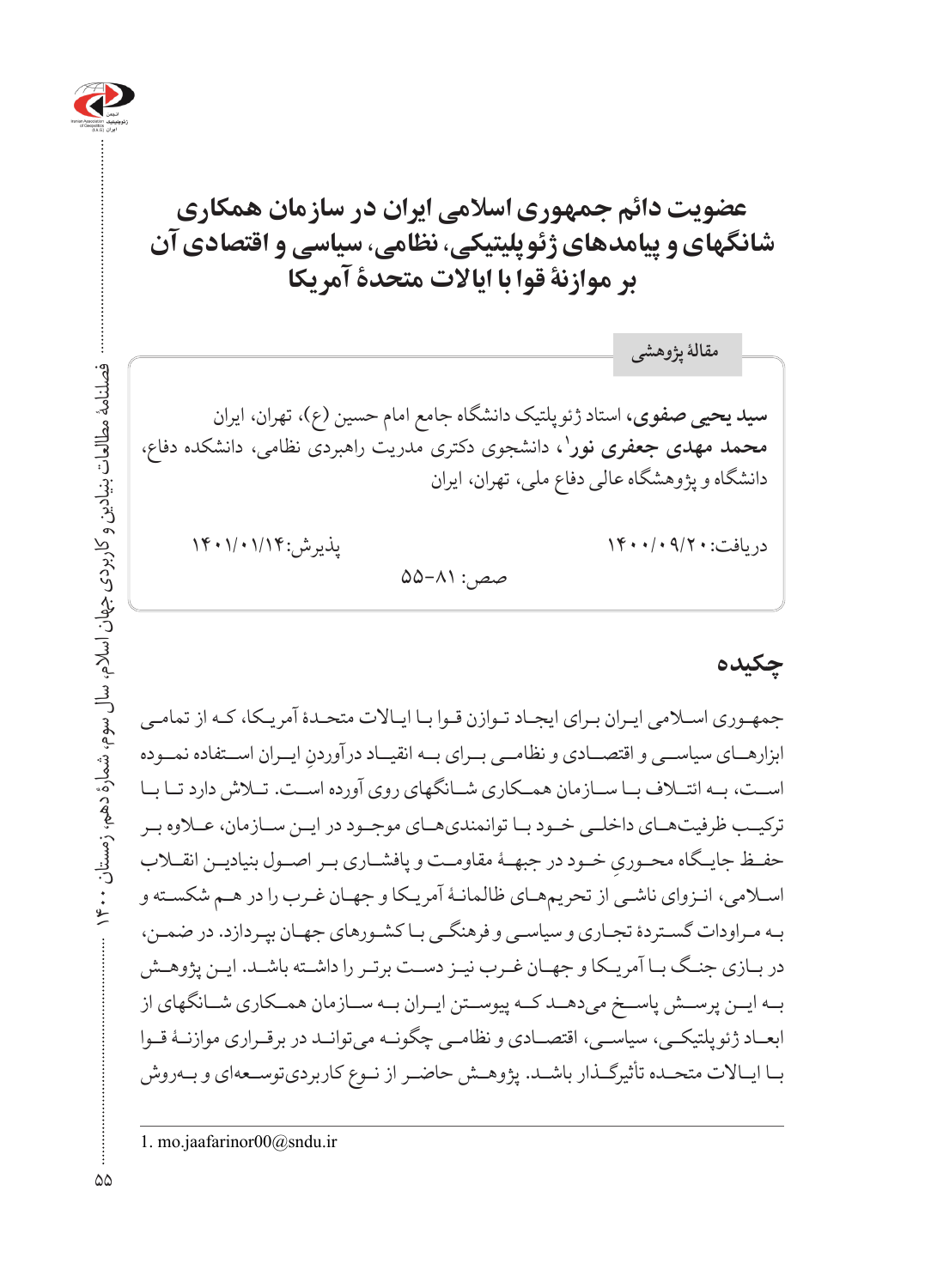

کتابخانـهای و تحلیـل اسـنادی، بـه مرحلـۀ اجـرا درآمـده اسـت. **واژگان کلیــدی**: عضویــت دائمــی، ســازمان همــکاری شــانگهای، جمهــوری اســامی ایــران، موازنــۀ قــوا، ایــاالت متحــدۀ آمریــکا.

#### **مقدمه**

جمهـوری اسـامی ایـران از همـان ابتـدای شـکلگیری در زمسـتان ،1357 بـا طـرح شـعار راهبـردی »نـه شـرقی، نـه غربـی« بـه تقابـل بـا رویکـرد هژمونیگرایانـۀ بلـوک شـرق و غـرب پرداخــت. هرچنــد کــه در ادامــۀ مســیر، بنیانگــذار انقــاب اســامی بــا معرفــی ایــاالت متحـدۀ آمریـکا بهعنـوان «شـیطان بـزرگ»، کفـۀ تقابـل ایـران بـا جهـان غـرب بـه رهبـری ایــاالت متحــده را ســنگینتر نمــود. تســخیر ســفارت آمریــکا در ایــران، جنــگ تحمیلــی عـراق علیـه ایـران، تحریمهـای پیاپـی آمریـکا و مجموعـهای از عوامـل دیگـر، بـه تعـارض همهجانبـۀ ایـران و آمریـکا انجامیـد کـه در طـول چهـار دهـۀ اخیـر، بـه اشـکال مختلفـی در فضـای سیاسـی دو کشـور ظهـور و بـروز داشـته اسـت.

براســاس نظریــهٔ تــوازن قــوا،' دولتهایــی کــه در معــرض تهدیــد قدرتهــای برترنــد، بــرای پیوســتن بــه ائتالفهــای تدافعــی انگیــزه پیــدا میکننــد. برخــی از واقعگرایــان بــر ایـن عقیـده هسـتند کـه ایـن امـر میتوانـد موجـب ثبـات بیشـتری شـود؛ چراکـه از تجـاوز جلوگیــری میکنــد و آن را غیرجــذاب نشــان میدهــد؛ البتــه اگــر میــان ائتالفهــای رقیــب تعــادل قــدرت برقــرار باشــد )503 2005: ,Wittkopf & Kegley).

پیوسـتن بـه سـازمان همـکاري شـانگهاي<sup>٢</sup> را ميتـوان نمونـۀ رويکـرد همـکاري متـوازن منطقـهای در سیاسـت خارجـی ایـران دانسـت. در فراینـد جهانیشـدن و زمانـی کـه آمریـکا بهعنــوان قــدرت نظامــی برتــر، یکهتــازی میکنــد، ائتالفهــای منطقــهای و بینالمللــی از راهکارهــای مؤثــر بــرای رویارویــی بــا ایــن رونــد بهشــمار مــیرود. بنابرایــن، رویکــرد راهبـردی ایـران بـه سـازمان همـکاری شـانگهای در جهـت ایجـاد تـوازن علیـه غـرب اسـت )مصفــا و دالور، 1395(؛ چراکــه تعــداد زیــادی از تحلیلگــران غربــی، ســازمان همــکاری شــانگهای را بلوکــی ضدغربــی و ضدآمریکایــی یــا بهعنــوان ابــزار ضدغربــیِ دو کشــور<br>. روســیه و چیــن بــرای دســتیابی بــه موازنــۀ متقابــل بــا قــدرت ایــاالت متحــدۀ آمریــکا در منطقــۀ آسیاپاســیفیک در نظــر میگیرنــد )2013 ,Kumar).

2. Shanghai Cooperation Organization.

<sup>1.</sup> Balance Of Power.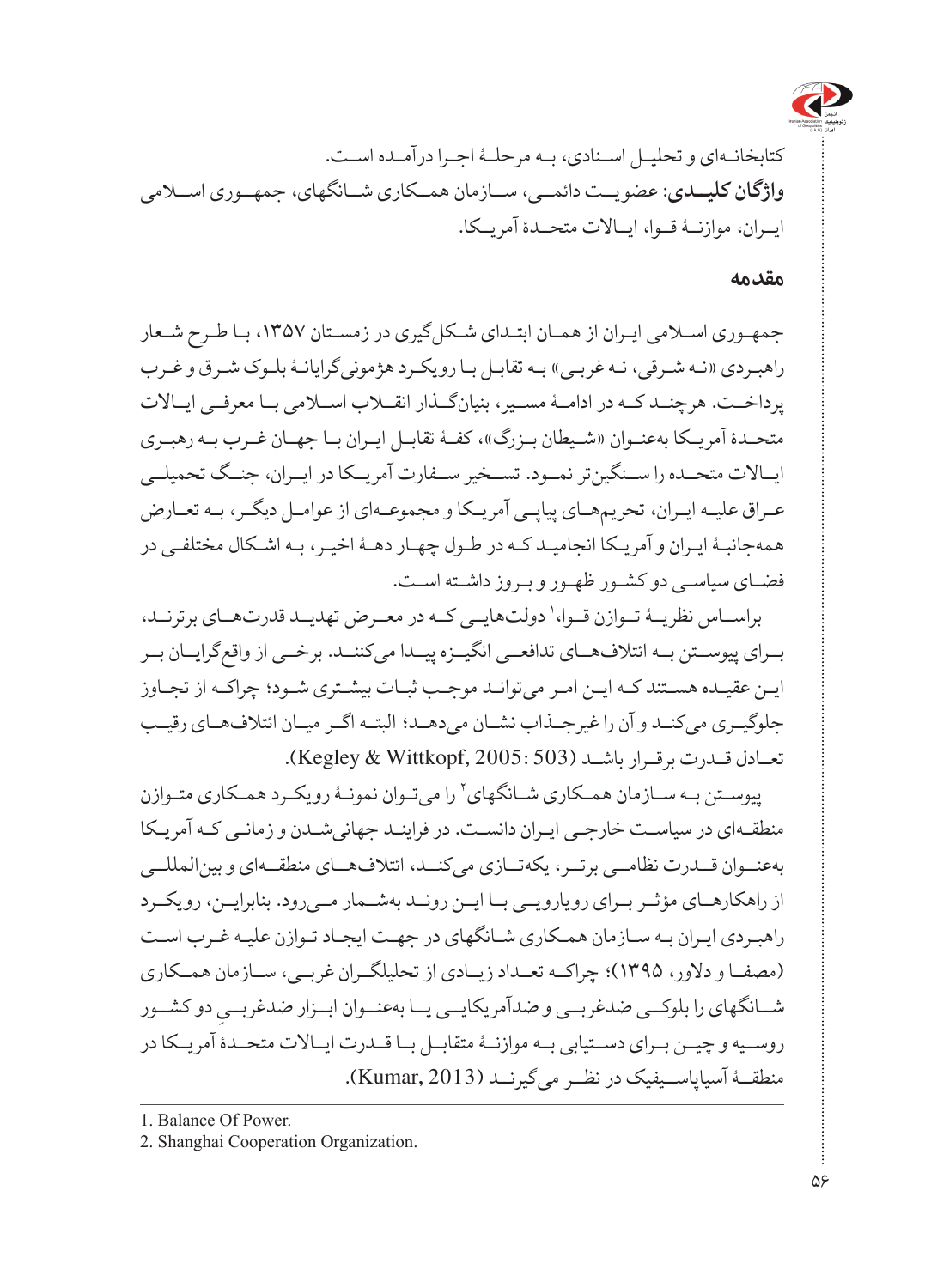

ایـران بـه مسـئلۀ همکاریهایـش بـا همسـایگان، کشـورهاى مسـلمان و نیـز کشـورهای صاحبقدرتـی همچـون روسـیه و چیـن و هنـد، از ایـن زاویـه نگریسـته اسـت تـا سیاسـت مهــار آمریــکا علیــه خــود را بیاثــر نمایــد. اســتفادۀ دیگــری کــه ایــران از اولویــتدادن بــه همـکاری منطقـهاى در سیاسـت خارجـی خـود میبـرد، ایـن اسـت کـه در چهارچـوب آن، ضـرورت خـروج ایـاالت متحـده و ایفـاى نقـش آن کشـور در امـور آسـیای مرکـزی را مطـرح نمایــد ):63 1389 ,Salehi&Rezaee).

پذیــرش عضویــت ایــران بهعنــوان عضــو اصلــی ســازمان همــکاری شــانگهای در ســال ،2021 ایـن پرسـش را در اذهـان فعـاالن سیاسـت بینالملـل برانگیختـه اسـت: ایـن رویـداد چــه تأثیــری بــر موازنــۀ قــوا فیمابیــن جمهــوری اســامی ایــران و ایــاالت متحــده خواهــد داشـت؟ لـذا ایـن پژوهـش در پـی پاسـخ بـه ایـن پرسـش اسـت: پیامدهـای ژئوپلیتیکـی، سیاســی، اقتصــادی و نظامــی عضویــت دائمــی ایــران در ســازمان همــکاری شــانگهای بــر موازنــۀ قــوا بــا ایــاالت متحــدۀ آمریــکا در ســطح جهانــی و بینالمللــی چیســت؟

فرضیــۀ ایــن پژوهــش بــر ایــن نکتــه داللــت دارد: ایــران بــرای موازنــۀ قــوا بــا ایــاالت متحـده، ناگزیـر از پیوسـتن بـه یـک ائتـاف قدرتمنـد بینالمللـی، نظیـر سـازمان همـکاری شــانگهای اســت تــا از ایــن رهگــذر، بتوانــد از ابعــاد ژئوپلیتیکــی، سیاســی، اقتصــادی و نظامـی بـر ایـاالت متحـدۀ آمریـکا تأثیرگـذار بـوده و دسـت برتـر را در معـادالت منطقـهای و بینالمللــی داشــته باشــد.

#### **ادبیات تحقیق**

**سازمان همکاری شانگهای**  در ۲۶ آوریــل ســال ۱۹۹۶و در شــهر شــانگهای چیــن، پنــج کشــور جمهــوری فدراتیــو روســیه، جمهــوری خلــق چیــن، جمهــوری قزاقســتان، جمهــوری قرقیزســتان و جمهــوری تاجیسـکتان، بـا هـدف تقویـت اعتمـاد متقابـل و خلـع سـاح در مرزهـای طوالنـی خـود، تشــکلی بــه نــام »شــانگهای« را تأســیس کردنــد. البتــه پیــش از آن و در ســفر گورباچــف، رئیسجمهـور وقـت اتحـاد جماهیـر شـوروی، بـه چیـن در سـال ،۱۹۸۹ مذاکـرات سـطح باالیـی در خصـوص حلوفصـل اختالفـات مـرزی آغـاز شـده بـود؛ امـا پـس از فروپاشـی اتحــاد جماهیــر شــوروی، هرکــدام از جمهوریهــا ایــن مذاکــرات را بهتنهایــی پــی گرفتــه بودنـد. دو موافقتنامـۀ امضاشـده از سـوی سـران پنـج کشـور قزاقسـتان، چیـن، قرقیزسـتان،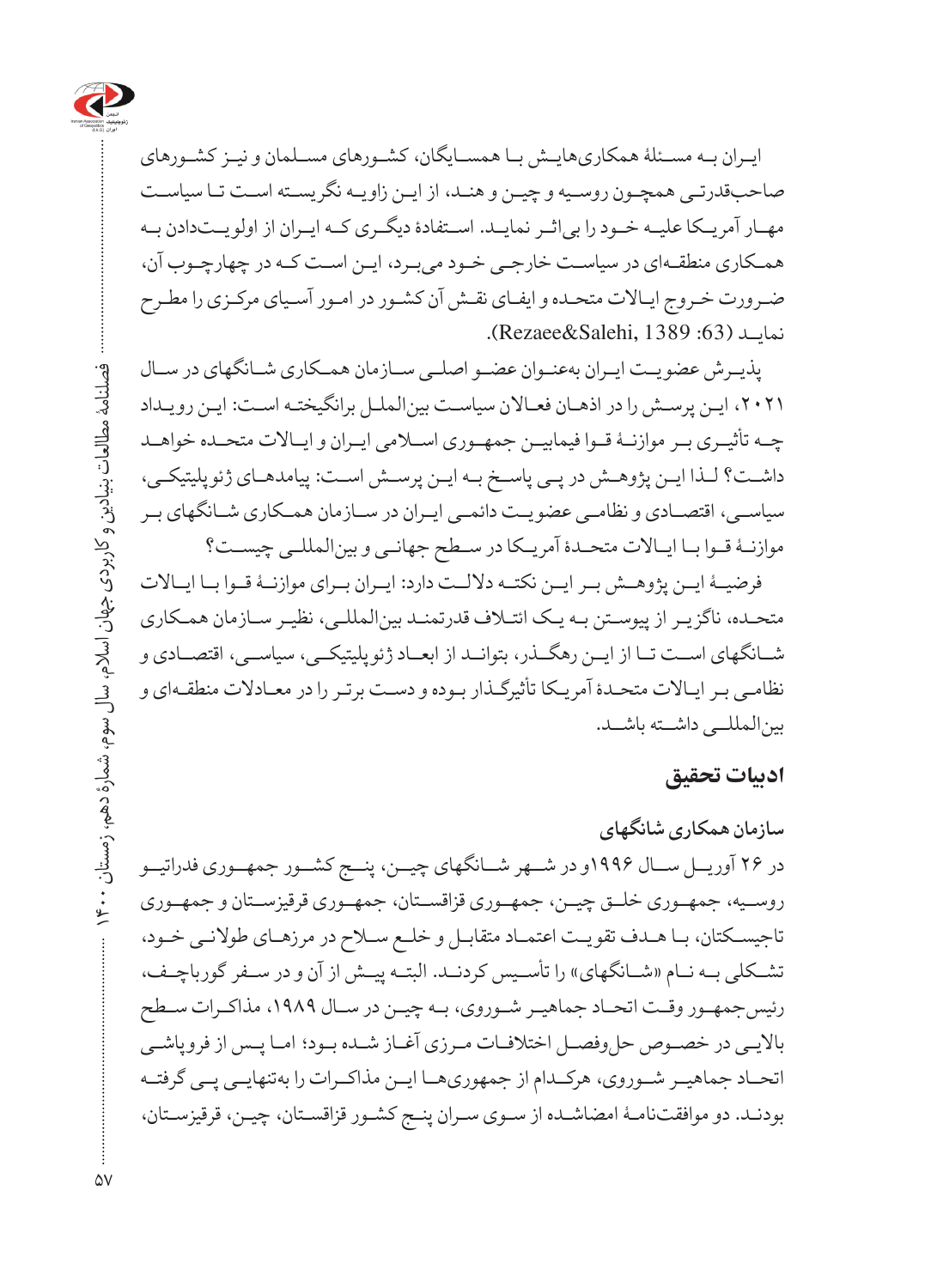

روســیه و تاجیکســتان، بهترتیــب در ســال ۱۹۹۶در شــهر شــانگهای و در ســال ۱۹۹۷در شـهر مسـکو، پیرامـون اعتمادسـازی در مناطـق مـرزی و خالصـۀ اسـناد امضاشـده در جریـان نشســتهای آلماتــی )۱۹۹۸(، بیشــکک )۱۹۹۹( و دوشــنبه )۲۰۰۰(، مقدمــات جــدی تقویــت و گســترش تعامــات و همکاریهــای دیپلماتیــک و منطقــهای ایــن کشــورها و زمینهســاز حقوقــی شــکلگیری ســازمان همــکاری شــانگهای گردیــد.

سـرانجام در پنجمیـن اجـاس سـران در شـهر شـانگهای چیـن، در تاریـخ ۲۵ خـرداد ۱۳۸۰ )۱۵ ژوئــن ۲۰۰۱(، کشــورهای عضــو شــانگهای، جمهــوری ازبکســتان را نیــز بــه عضویــت پذیرفتنـد و بـا امضـای بیانیـهای، تشـکیل سـازمان همـکاری شـانگهای را اعـام نمودنـد. یـک سـال بعـد و در اجـاس سـران در شـهر پترزبـورگ )ژوئـن ۲۰۰۲(، سـاختار سـازمانی مـورد توافــق قــرار گرفــت و ســند آن بــه امضــا رســید. در آن ســند، مباحــث مربــوط بــه تشــکیالت حقوقـی، سیاسـی، اصـول و اهـداف سـازمان مشـخص گردیـد )9 1388: ,Anvari).

همکاریهـای اعضـای سـازمان را در سـه زمینـۀ سیاسـی، امنیتـی، اقتصـادی و اجتماعـی میتـوان مـورد بررسـی قـرار داد:

.۱ همکاری در زمینههای سیاسی و امنیتی: - اتخـاذ مواضـع مشـترک در سیاسـت خارجـی و اتخـاذ سیاسـتهای مشـترک در مسـائل

منطقــهای و بینالمللــی؛ - اقـدام مشـترک در زمینـۀ مبـارزه بـا تروریسـم و افراطگرایـی و جداییطلبـی، مبـارزه بـا

قاچـاق موادمخـدر، قاچـاق سـاح و مهاجـرت غیرقانونـی؛ - همکاری در زمینۀ کنترل تسلیحات و خلع سالح. .۲ همکاری در زمینۀ اقتصادی و بازرگانی و تجاری: - تقویت و گسترش همکاریهای اقتصادی و منطقهای؛ - گسـترش تجـارت و سـرمایهگذاری و ایجـاد محیـط مناسـب بـرای رسـیدن بـه جریـان آزاد سـرمایه و کاال و خدمـات در کشـورهای عضـو؛ - برداشتن موانع در جهت گسترش و تقویت حملونقل جادهای؛ - تبادل اطالعات در زمینههای گوناگون؛ - مدیریت منابع آب در منطقه. .۳ همکاری در زمینۀ اجتماعی: همکاریهای آموزشی، ورزشی، بهداشت، گسترش توریسم و تبادالت فرهنگی )10 1388: ،Anvari).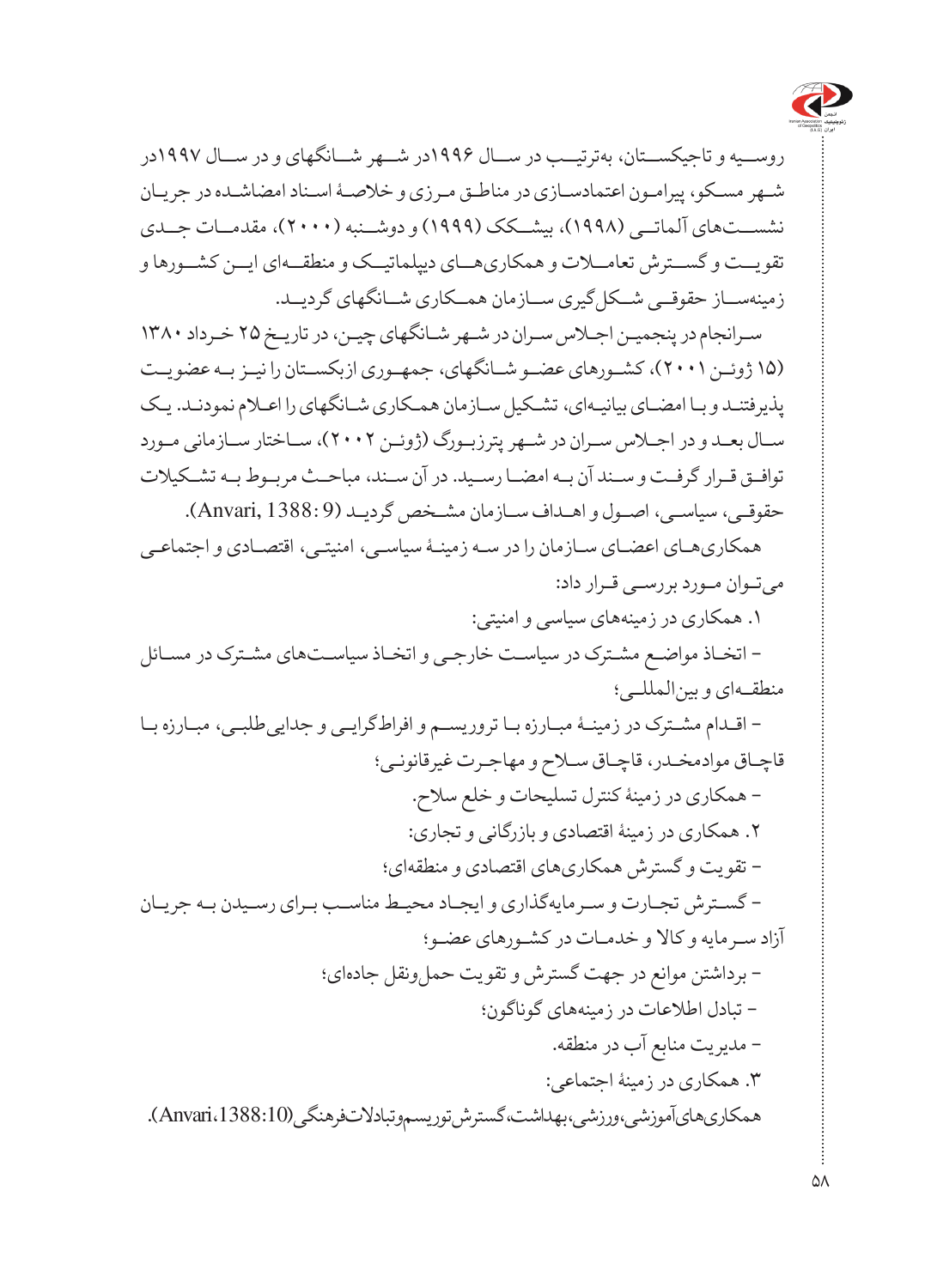

در حـال حاضـر، سـازمان همـکاری شـانگهای دارای 9 عضـو اصلـی اسـت کـه عبارتاند از: روســیه، چیــن، هنــد، پاکســتان، ازبکســتان، قرقیزســتان، قزاقســتان، تاجیکســتان و جمهـوری اسـامی ایـران. کشـورهای بـاروس، مغولسـتان و افغانسـتان نیـز اعضـای ناظـر ایــن ســازمان هســتند. دو زبــان چینــی و روســی زبانهــای رســمی ســازمان اســت. عضویت دائمی' ایران

ایــران در ســال ۲۰۰۵ بهعنــوان عضــو ناظــر بــه ســازمان همــکاری شــانگهای پیوســت و یـک سـال بعـد، بـرای عضویـت کامـل در ایـن سـازمان درخواسـت داد. ایـن درخواسـت بحثهــای زیــادی را برانگیخــت و ســرانجام در اجالســیۀ بیســتویکم ســران در ســال ،۲۰۲۱ بــا عضویــت کامــل ایــران موافقــت شــد.

موضـوع عضویـت کامـل ایـران در سـازمان همـکاری شـانگهای، در واقـع، نشـئتگرفته از تفکـر گروهـی از سیاسـتمداران اصولگـرای کشـور اسـت کـه سیاسـت همـکاری بـا شـرق را مـورد توجـه قـرار داده و گسـترش ارتبـاط را بـا روشهـای نظـارت، بهویـژه بـا بهرهگیـری از ابـزار انـرژی )نفـت و گاز(، بـرای نزدیکشـدن هرچـه بیشـتر بـه قدرتهـای منطقـهای، ماننـد چیـن و روسـیه، مـورد تأکیـد قـرار میدهنـد )1386 ,Ezzati&Yazdanpanah).

در سـال 2010 آییـن نامـۀ اولیـهای در نشسـت سـران در شـهر تاشـکند بـه تأییـد سـران رسـید. یکـی از شـرایط اعطـای عضویـت کامـل بـه کشـور متقاضـی »تحریـم نبـودن کشـور متقاضـی ِ اصلـی ایـن آییننامـه در شـورای امنیـت سـازمان ملـل« اسـت. بایـد عنـوان داشـت کـه بانـی روسـیه بـوده اسـت. بـا ایـن شـرط، ایـران نمیتوانسـت بـه عضویـت دائـم در شـانگهای درآیـد. امـا بـا روی کار آمـدنِ دولــت یازدهــم در ج.ا. ایـران کــه تغییراتـی در روابـط خارجـی ایـران، در جهـت تنشزدایـی بـا غـرب، ازجملـه آمریـکا کـه در زمینـۀ بهدسـتآوردن یـک توافـق جامـع در خصـوص چگونگـی ادامـۀ برنامـۀ هسـتهای ایـران ایجـاد شـد، روسـیه بهطـور آشـکار حمایـت خـود را از عضویـت دائـم ایـران اعـام داشـت. ایـن تغییـر موضـع روسـیه در پذیـرش عضویـت ایـران را میتـوان در راسـتای ایجـاد موازنـه علیـه غـرب دانسـت )1395 ,Mosaffa&Delavar).

#### **موازنۀ قوا**

موازنـۀ قـدرت بـر ایـن اصـل اسـتوار اسـت کـه امنیـت بینالمللـی زمانـی افزایـش مییابـد کــه قــدرت نظامــی بهنحــوی توزیــع شــده باشــد کــه هیــچ دولتــی بهانــدازهای کــه توانایــی

فصلنامۀ مطالعات بنیادین و کاربردی جهان اسالم، سال سوم، شمارۀ دهم، زمستان 1400

فصلنامه مطالعات بنیادین و کاربردی جهان اسلام، سال سوم، شمارهٔ دهم، زمستان ۱۴۰۰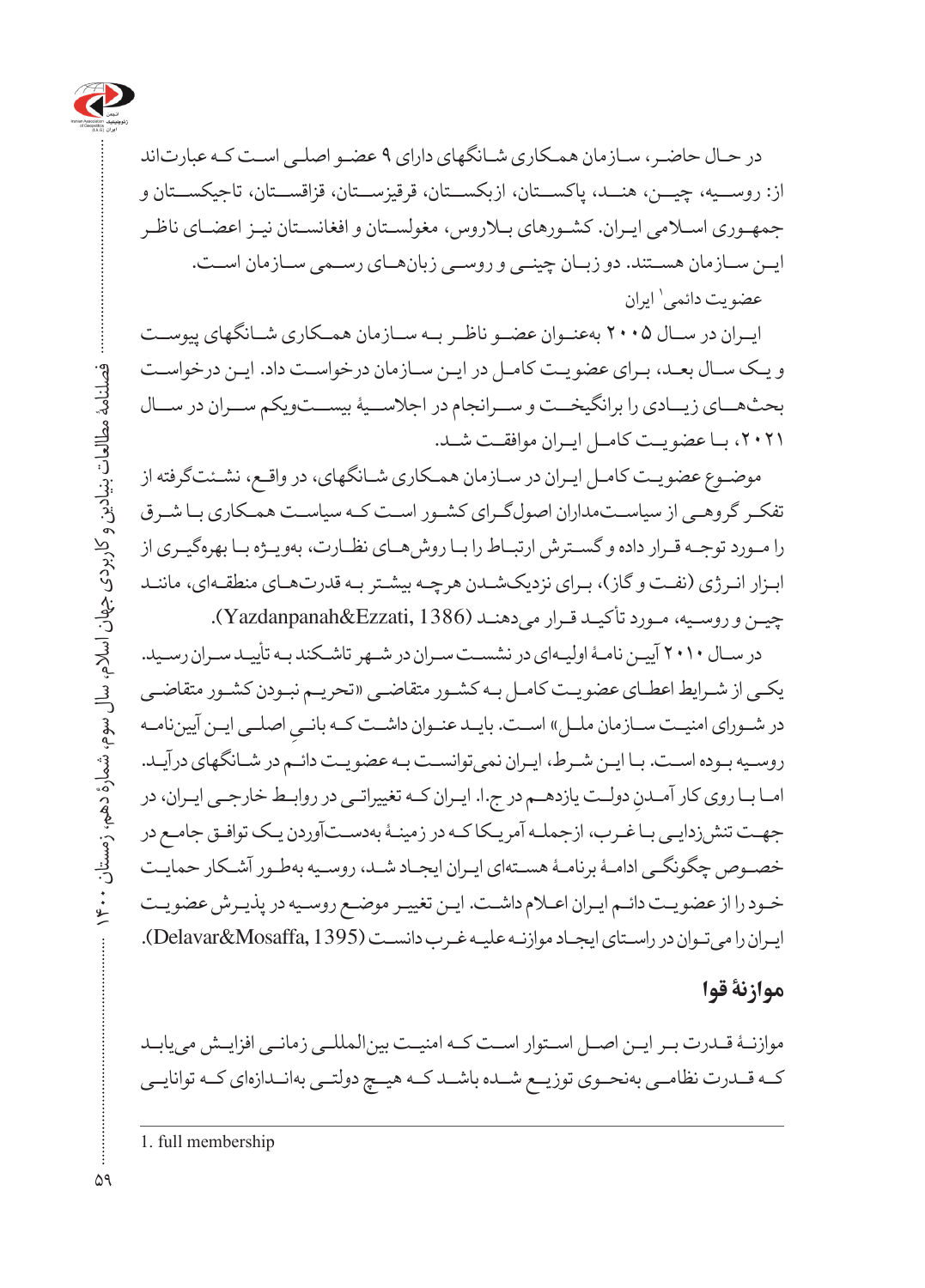

فایقآمــدن بــر دیگــر دولتهــا را داشــته باشــد، قدرتمنــد نباشــد. ایــن نظریــه پیشبینــی میکنــد کــه اگــر یــک دولــت، قــدرت فوقالعــاده زیــادی داشــته باشــد، از قدرتــش اســتفاده و بــه کشــورهای ضعیــف حملــه میکنــد. ایــن امــر موجــب میشــود دولتهایــی کــه در معـرض خطـر هسـتند، بـرای پیوسـتن بـه ائتالفهـای تدافعـی انگیـزه پیـدا کننـد. برخـی از واقعگرایــان بــر ایــن عقیــده هســتند کــه ایــن امــر میتوانــد موجــب ثبــات بیشــتری شــود؛ چراکــه از تجــاوز جلوگیــری میکنــد و آن را غیرجــذاب نشــان میدهــد؛ البتــه اگــر میــان ائتالفهــای رقیــب تعــادل قــدرت برقــرار باشــد )503 2005: ,Wittkopf & Kegley). ،2 بنیانهـای 1 در کتـاب مشـهور خـود بـا عنـوان *نظریـۀ سیاسـت بینالملـل* کنـث والتـز ِ ســاختاری را بــر نظریــۀ موازنــۀ قــدرت بنــا میکنــد. وی اظهــار میکنــد کــه واقعگرایــی سیاســت بینالملــل در نظامــی عمــل مینمایــد کــه شــاخص اصلــیاش آنارشــی بــوده و قـدرت، هـدف نهایـی محسـوب میشـود. هـر کشـوری در وضعیـت طبیعـیِ هابـزی بهسـر<br>. میبــرد کــه در جریــان رقابــت بــرای بقــا، تحــت فشــارهای فوقالعــادهای قــرار دارد. ایــن فشـارها موجـب شـکلگیری انـواع متفاوتـی از رفتارهـا در میـان بازیگـران میگـردد؛ از یـک طــرف بازیگــران نظــام بینالملــل را مجبــور میســازد تــا از رفتارهــای موفقتریــن بازیگــران الگوبــرداری نماینــد کــه ایــن امــر منجــر بــه ایجــاد واحدهــای یکســان و همزیســتی میــان بازیگـران میگـردد و از طـرف دیگـر، افزایـش سـریع قـدرت یـک بازیگـر باعـث تحریـک سـایر بازیگـران بـرای افزایـش قـدرت خـود و در صـورت عـدم کفایـت، موجـب ایجـاد اتحاد میـان آنهـا بـرای جلوگیـری از ظهـور هژمـون بالقـوه میگـردد. زمانـی کـه موازنـۀ قـدرت برقــرار شــد، جاهطلبــی هژمونیــک از بیــن مــیرود. بنابرایــن، در وضعیــت آنارشــیک نظــام بینالمللــی، موازنــۀ قــدرت همچــون دســت نامرئــی آدام اســمیت در بــازار عمــل میکنــد. (Azimi&Nazari&Sazmand, 1389).

برایناسـاس، سـایر کشـورها یـا بایـد نسـبت بـه افزایـش قـدرت خویـش )ایجـاد تـوازن درونـی) اقـدام نماینـد یـا بـا کشـورهای دیگـر ائتـلاف نماینـد (ایجـاد تـوازن بیرونـی) تـا از خیـزش قـدرت سـوم جلوگیـری نمـوده و امنیـت و بقـای خـود را تأمیـن نماینـد. کنـث والتـز، یکـی از بنیانگـذاران واقعگرایـی سـاختاری، بـر ایـن اعتقـاد اسـت کـه در نظـام بینالمللـی کـه آنارشـی مشـخصۀ اصلـی و اساسـی آن اسـت، هیـچ قـدرت فراملـی بـرای اجـرای قوانیـن وجـود نـدارد: »رفتـاری کـه کشـورها از سـوی نظـام بـه آن واداشـته میشـوند، ایجـاد تـوازن

1. Waltz, Kenneth N

2. eory of International Politics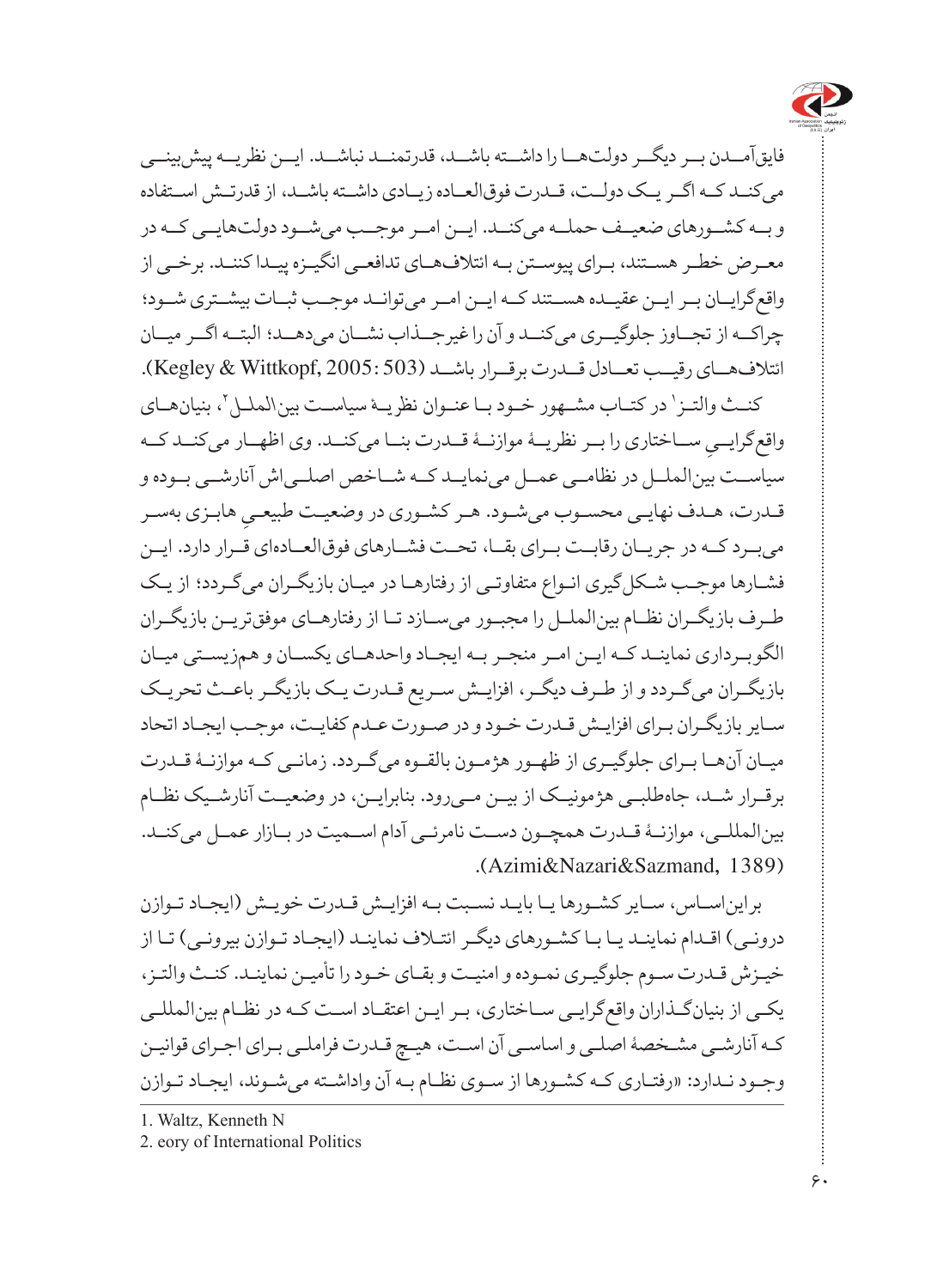

اسـت و نـه دنبالـهروی« )125 1979: ,Waltz).

موازنــه علیــه قــدرت تهدیدکننــده بــه نظــر میرســد راهبــردی باشــد کــه بهصــورت معمــول بــا دولتهــا دنبــال میشــود. دولتهــا از راه ترکیــب تواناییهــای داخلــیِ خــود و<br>. اتحـاد بـا دیگـران، میتواننـد موازنـه را برقـرار کننـد. دنبالکـردن یـک راهبـرد موازنهبخـش، یــک واکنــش عقالنــی بــرای زندگــی در نظــام اقتدارگریــز اســت؛ چراکــه اتحــاد علیــه یــک دولـت بـزرگ، امـکان تـوازن و برابـری را افزایـش میدهـد و قـدرت بزرگـی در مقابـل دولـت سـرکرده کـه ممکـن اسـت اسـتقالل دولتهـای کوچکتـر را تهدیـد کنـد، میتوانـد شـکل  $(Lbid)$ بگب د

#### **پیشینۀ تحقیق**

جعفـری و بلباسـی و شـهرام در مقالـهای بـا عنـوان »منافـع ملـی و عضویـت ایران در سـازمان همــکاری شــانگهای» در ســال ۱۳۹۶، بــه ایــن نتیجــه رســیدند کــه عضو یــت ایــران در ســازمان همــکاری شــانگهای، فرصتهــا و دســتاوردهای زیــادی در زمینههــای اقتصــادی، تجـاری، سیاسـی، امنیتـی و فرهنگـی داشـته اسـت و بـا توجـه بـه پتانسـیل و توانمندیهـای ایـران، بـر پیونـد ایـران و سـازمان مذکـور افـزوده شـده اسـت.

مصفــا و دالور در مقالــۀ خــود در ســال ،1395 بــا عنــوان »عضویــت ایــران در ســازمان شـانگهای؛ عاملـی در موازنـۀ نـرم در روابـط بـا آمریـکا« ایـن فرضیـه را داشـتند کـه سـازمان همـکاری شـانگهای بـه عاملـی بـرای ایجـاد موازنـۀ نـرم توسـط روسـیه )بـا همـکاری چیـن( علیــه یکجانبهگرایــی آمریــکا تبدیــل شــده اســت. در ایــن راســتا، روســیه در رابطــه بــا عضویــت دائــم ایــران بــازی دوگانــهای را دنبــال میکنــد.

جمشــیدی، مهکویــی، گــودرزی و مؤمنــی در مقالــۀ خــود بــا عنــوان »تأثیرپذیــری ژئوپلیتیکــی منافــع ملــی جمهــوری اســامی ایــران از رقابــت ناتــو و ســازمان همــکاری شــانگهای» در ســال ۱۳۹۹، بــه ایــن نکتــه پرداختنــد: ازآنجاکــه آســیای مرکــزی دارای پیوســتگی ژئوپلیتیکــی بــا ایــران اســت؛ لــذا رقابــت ناتــو و شــانگهای، منافــع ملــی ایــران را متأثـر از خـود سـاخته اسـت کـه در ایـن صـورت، ایـران را ملـزم بـه اتخـاذ یـک راهبـرد ِ مناسـب در قالـب بازنگـری و بازتعریـف محیـط امنیتـی در راسـتای حفاظـت از منافـع ملـی خــود کــرده اســت.

مقالـهای بـا عنـوان »تحـول اولویتهـا در سـازمان همـکاری شـانگهای، از زمـان تأسـیس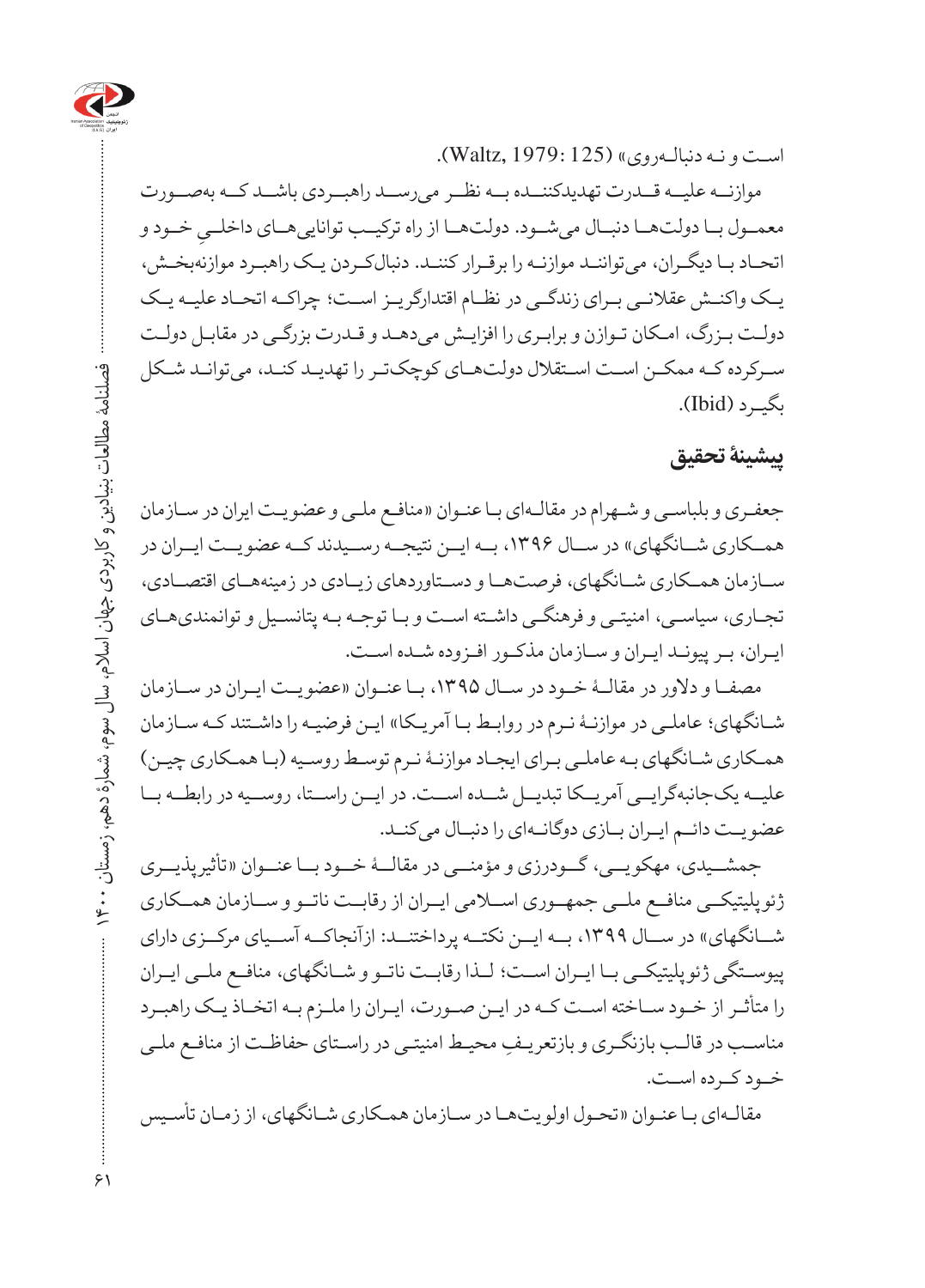

تــا ســال 2019« کــه توســط عطایــی و زنگنــه در ســال 1399 نگاشــته شــده، قابلیتهــای ایــن ســازمان را از جنبه ِ هــای اقتصــادی و تأمیــن امنیــت انــرژی بررســی میکنــد و نشــان میدهـد کـه چگونـه ایـن پیمـان منطقـهای محـدود، بـه یـک سـازمان همـکاری منطقـهای بــزرگ تبدیــل شــده اســت. فرضیــۀ نوشــتار فــوق ایــن اســت کــه بــا وجــود ظرفیتهــای بسـیار، ایـن سـازمان بـه یـک قطـب اقتصـادی و راهبـردی جهانـی تبدیـل نخواهـد شـد.

عـاوه بـر مـوارد فـوق، مقـاالت »چشـمانداز جایـگاه سـازمان همـکاری شـانگهای در ترتیبـات امنیتـی خاورمیانـه» نوشـتۀ علـی محمـدی در سـال ۱۳۹۷، «فرصتهـای امنیتـی و سیاســی جمهــوری اســامی ایــران از طریــق عضویــت در ســازمان همــکاری شــانگهای براســاس مــدل ســوات» نوشــتۀ اســلامی و جمشــیدی و جمالی بــور در ســال ١٣٩٧، »ازشــیابی اثــرات اقتصــادی عضویــت ایــران در ســازمان همــکاری شــانگهای؛ کاربــردی از مــدل شبیهســـازی جهانــی» نوشــتۀ مردیهـــا، آذربایجانــی، طیبــی و جعفــری در ســال 1399 و »کاربسـت نظریـۀ فالکـر ریتبرگـر در فراینـد شـکلگیری سـازمانهای بینالمللـی؛ موردپژوهـــیِ ســـازمان همــکاری شـــانگهای» نوشــتۀ رنجکــش در ســـال ۱۳۹۷، هریــک از<br>-زاویـهای بـه موضـوع عضویـت ایـران بـه سـازمان همـکاری شـانگهای پرداختهانـد و ابعـاد مختلــف آن را بــا فرضیــات علمــی مــورد بررســی قــرار دادهانــد.

### **روش تحقیق**

ایــن پژوهــش بــا بهرهگیــری از روش تحلیلــی و تــا حــد مقــدور تبیینــی، ســعی دارد تــا بــه پرسـش مطروحـه و در راسـتای فرضیـه پاسـخ دقیـق و علمـی ارائـه کنـد. پرداختـن بـه ایـن موضــوع، مســتلزم روش تحلیلــی اســناد و دادههــای کتابخانــهای و تبییــن عوامــل مؤثــر بــر موازنـۀ قـوا بیـن جمهـوری اسـامی ایـران و ایـاالت متحـدۀ آمریکاسـت.

#### **یافتههای تحقیق**

**لزوم موازنۀ قوا با ایاالت متحدۀ آمر یکا**  دخالـت و حضـور ایـاالت متحـده در مناطـق مهـم و راهبـردی جهـان، همچـون آسـیای مرکزی و قفقــاز، در راســتای هژمونیطلبــی ایــاالت متحــده در جهــان انجــام میگیــرد. اولویتهــا و محورهـای سیاسـت خارجـی ایـاالت متحـده در ایـن منطقـه، عبارتانـد از: .1 جلوگیـری از احیـای قــدرت روسـيه؛ ٢. مهـار اسـلامگرايی و جلوگيـری از رشــد اسـلامخواهی؛ ٣. مهـار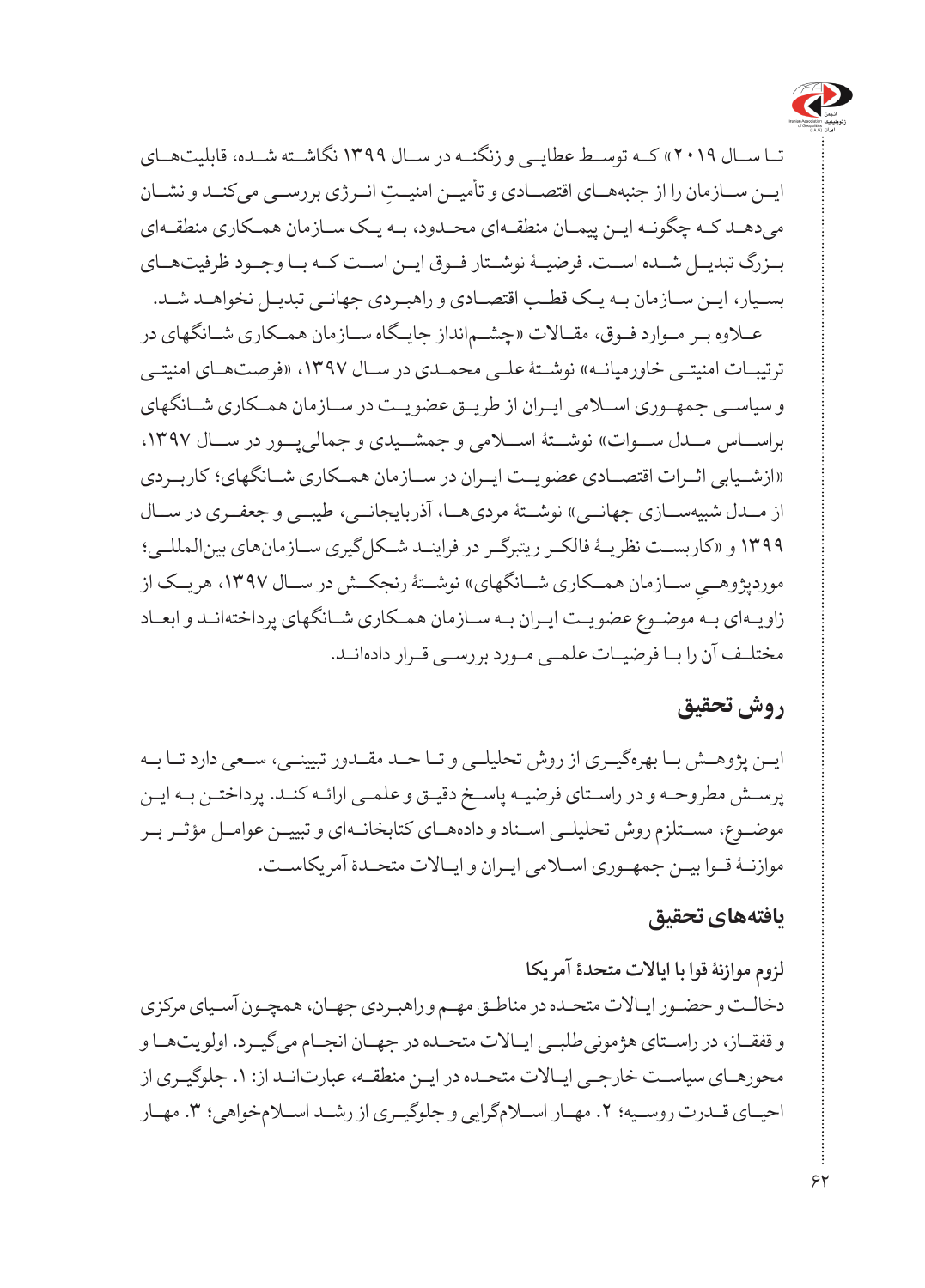

ایـران؛ ۴. منافـع اقتصـادی (موادخـام و بازارهـای مصـرف منطقـه)؛ ۵. اهـداف و منافـع نظامی؛ ۶. ارائـهٔ الگویمی برای جمهوریهای منطقه (2-46: Hatami, 1382).

اوج موضعگیریهــای ضدآمریکایــی اعضــای شــانگهای را میتــوان در بیانیــۀ پایانــی اجــاس ســران کشــورهای عضــو ایــن ســازمان در شــانگهای در ســال 2006 میــادی مشـاهده نمـود. در ایـن بیانیـه چنیـن آمـده اسـت: »کشـورهای آسـیای مرکـزی میبایسـت راههـای توسـعه را براسـاس نیازهـا و منافـع خـود برگزیننـد. تعییـن روشهـا و مکانیسـمهای ے ۔<br>تضمیــن امنیــت منطقــه، حــق و مســئولیتی اســت کــه صرفــاً بــه کشــورهای منطقــه مربــوط میشـود«. مفـاد ایـن بیانیـه لحنـی ضدآمریکایـی داشـت و بـر ایـن نکتـه تأکیـد نمـوده بـود کــه اعضــای ایــن ســازمان بــا هماهنگــی یکدیگــر، در جهــت کاهــش حضــور ژئوپلیتیــک آمریــکا در آســیای مرکــزی عمــل خواهنــد کــرد )2007 ,Kazemi).

در واقــع، پــس از فروپاشــی اتحــاد جماهیــر شــوروی و پایــان جهــان دوقطبــی، نظــام بینالملــل تحتتأثیــر قــدرت برتــر ایــاالت متحــده، بهعنــوان تنهــا ابرقــدرت بهجامانــده از دوران جنـگ سـرد، قـرار گرفـت و تالشهـای زیـادی بـرای حاکمیـت نظامـی تکقطبـی انجــام شــد. در چنیــن شــرایطی، قدرتهــای بــزرگ نظــام بینالملــل، ازجملــه روســیه و چیـن، کوشـیدند بـا تقویـت مناسـبات دوجانبـه و چندجانبـه، مانـع تحقـق اهـداف آمریـکا در نظــام بینالملــل در جهــت ایجــاد نظــام تکقطبــی شــوند. ازایــنرو، بهمــوازات ارتقـای سـطح روابـط دوجانبـۀ مسـکو-پکن تـا سـطح مشـارکت اسـتراتژیک، رویکردهـای چندجانبـه نیـز در دسـتورکار رهبـران دو کشـور قـرار گرفـت کـه یکـی از بارزتریـن نمونههـای آن، تشـکیل و تقویـت سـازمان همـکاری شـانگهای اسـت )2012 ,Kozegar & Vaezi).

دیـدگاه ایجـاد موازنـه در برابـر هژمونـی ایـاالت متحـدۀ آمریـکا، مبتنـی بـر تفکـر موازنـۀ قــدرت سیســتمیک اســت. بــر طبــق ایــن دیــدگاه، روســیه و چیــن در چهارچــوب ســازمان همــکاری شــانگهای، ســعی در ایجــاد موازنــه در برابــر ایــاالت متحــدۀ آمریــکا را دارنــد. بهعبارتدیگـر، روسـیه و کشـورهای آسـیای مرکـزی میخواهنـد بـا همراهـی چیـن، موازنـۀ قدرتــی در برابــر هژمونــی ایــالات متحــدۀ آمریــکا در عرصــۀ نظــام بینالملــلِ پســاجنگِ<br>-ســرد ایجــاد کننــد کــه ایــن مهــم در قالــب ســازمان همــکاری شــانگهای تداعــی مییابــد ِ چیـن در زمینـۀ )2004 ,Zhuangzhi). بررسـی اهـداف ژئوپلیتیـک سیاسـتهای دفاعـی بهچالشكشــاندن ضرورتهــاي نظــام تكقطبــيِ مبتنــي بــر هژمونــي ايــالات متحــده،<br>. مــا را بــه ایــن نکتــه رهنمــون میســازد کــه چیــن در ایــن راســتا بــه گســترش همکاریهــا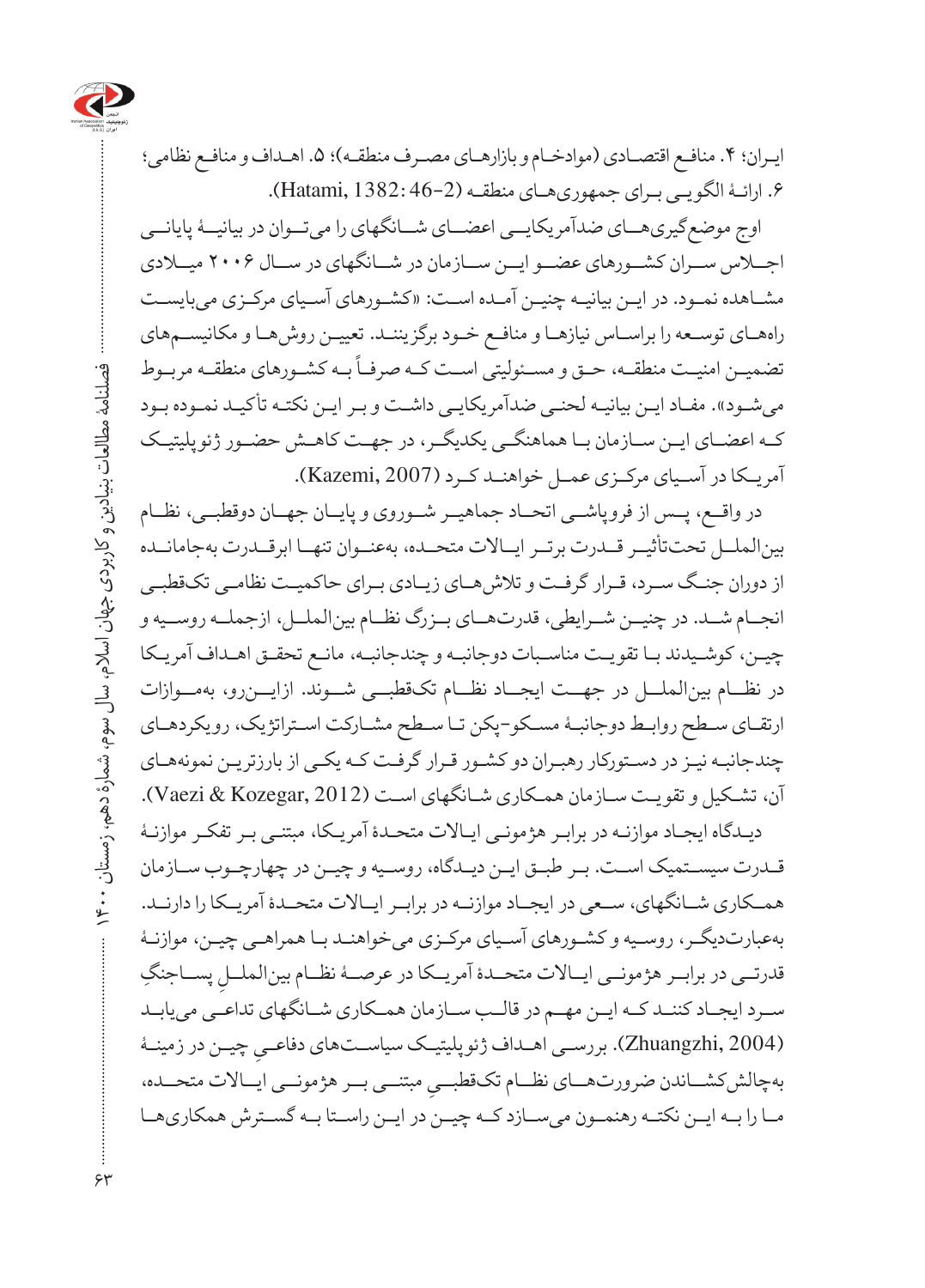

و گفتوگوهــای چندجانبــه در قالــب ســازمان همــکاری شــانگهای روی آورده اســت. بــه همیــن جهــت، نقــش ایــاالت متحــده بهعنــوان عقبــۀ ایجــاد ســازمان همــکاری شــانگهای غیرقابل انسکار اسست (276 : Gleason & Shaihutdinov, 2005).

پیشــینۀ تعامـــلات میـــان اعضـــای تأثیرگـــذار ســـازمان شـــانگهای (چیـــن و روســیه) بــا ایـاالت متحـدۀ آمریـکا، یـک اتحـاد طبیعـی میـان ایـران، چیـن و روسـیه بـا هـدف ایجـاد موازنــه در برابــر هژمونــی ایــاالت متحــدۀ آمریــکا در عرصــۀ نظــام بینالملــل را پررنــگ میســازد. ســازمان همــکاری شــانگهای بســتر مناســبی جهــت تبدیــل ایــن اتحــاد طبیعــی بــه یــک اتحــاد اســتراتژیک اســت. ایجــاد موازنــه در برابــر یکجانبهگراییهــای هژمونیــک ایــاالت متحــدۀ آمریــکا در چهارچــوب ایــن ســازمان قابــل رهگیــری اســت. البتــه بایــد بــه ایــن نکتــه توجــه نمــود کــه جمهــوری اســامی ایــران بــا درنظرگرفتــن چنیــن بســتری، میتوانـد بـا عضویـت دائـم در ایـن سـازمان، هـدف خـود را بیشازپیـش عملیاتـی سـازد؛ بهویــژه کــه دو کشــور چیــن و روســیه نیــز دارای ایــن احســاس نوســتالژیک ابرقدرتــی در عرصــۀ نظــام بینالمللیانــد. دســتیابی بــه موازنــه در برابــر آمریــکا در ایــن چهارچــوب، 1 معنــا و مفهــوم مییابــد. هــدف ایجــاد موازنــۀ نــرم را ً در قالــب ایجــاد موازنــۀ نــرم عمدتــا میتــوان خنثیکــردن عملکــرد دولــت در حــال رهبــری، بــدون مقابلــۀ مســتقیم دانســت. (Rezaee, 1390).

چیــن و روســیه بهعنــوان رهبــران ســازمان همــکاری شــانگهای، نظــم تکقطبــی بــه رهبـری آمریـکا را تهدیـدی بـرای منافـع خـود میداننـد و تـاش میکننـد نظـام بینالملـل را بهســمت چندقطبیبــودن ســوق دهنــد. ازایــنرو، ایــن دو کشــور تــاش کردهانــد تــا بــا ِ تقویــت ســازوکارهای منطقــه ِ ای، بــه مــوازات ایجــاد انســجام داخلــی، بــه تضعیــف ایــدۀ نظــم تکـقطبـــي مدنظــر ايــالات متحــده بپردازنــد (Rahdar & Aghaee, 2016).<br>. موازنهدهنـدۀ نـرم سـعی میکنـد بـا ایجـاد شـرایط سـختتر بـرای دولـت در حـال رهبـری

یـا ائتالفـش، از طریـق افزایـش هزینههـای حفـظ وضـع موجـود از طـرق زیـر اقـدام نمایـد:

الــف. عــدم پذیــرش ســرزمینی؛ قدرتهــای برتــر اغلــب از دسترســی بــه ســرزمین دیگــر کشــورها جهــت اســکان نیروهــا و عبورومــرور نیروهــای هوایــی و دریاییشــان ســود میبرنــد. رد دسترســی ســرزمینی توســط ســایر کشــورها، موفقیــت قــدرت هژمــون را در پیــروزی کاهــش میدهــد.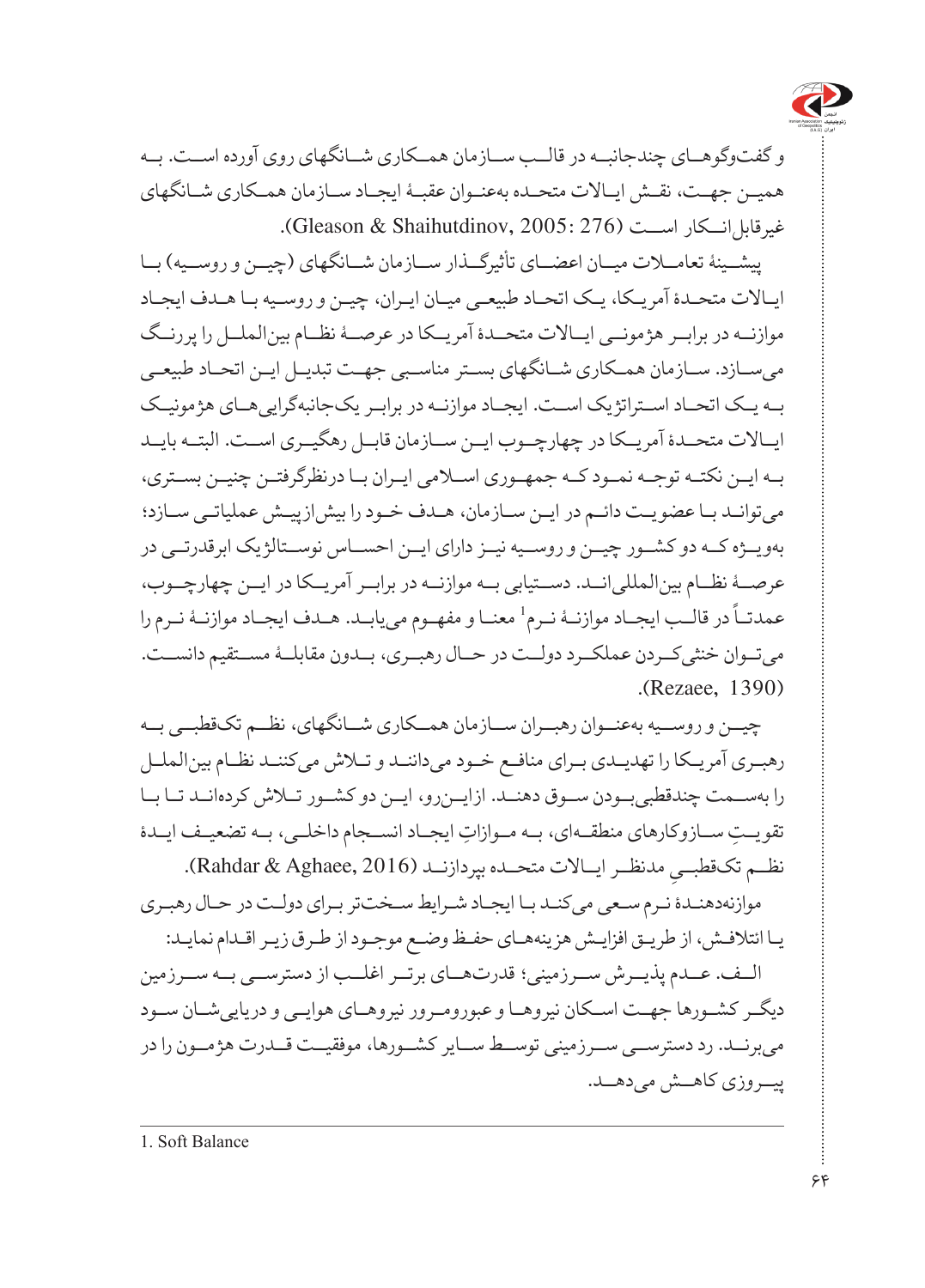

ب. دیپلماســی گیــر انداختــن؛ حتــی قدرتهــای برتــر در ســطح نظــام بینالملــل نیــز نمیتواننــد قوانیــن و مقــررات مهــم ســـازمانهای بینالمللـــی را نادیــده گرفتــه و بــه اهــداف خــود بــدون اهمیــتدادن بــه آنهــا دســت یابنــد. در همیــن راســتا، دولتهــا میتواننــد بـــا اســتفاده از نهادهــای بین ِ المللــی و ســایر اقدامـات دیپلماتیک، برتـری قدرت هژمـون را برای ِ جنـگ یـا حملـه کاهـش داده و فرصتـی بـرای آمادگـی بیشـتر بـه دولـت هـدف حملـه بدهنـد.

ج. تقویـت قـدرت اقتصـادی؛ قـدرت نظامـی دولتهایـی را تهدیـد میکنـد کـه اهدافـی را در جهـت ایجـاد موازنـه در برابر قــدرت هژمــون دنبــال میکننـد. قدرت عظیـم اقتصـادی میتواند پشـتوانۀ خوبـی باشـد. در ایـن راه، ایجـاد بلوکهـای اقتصـادی انحصـاری بـدون حضـور قـدرت هژمـون و بــاالبردن رشـد اقتصـادی و تجـاری بیـن اعضـا، میتوانـد کارگـر افتد.

د. عــزم راســخ بــرای موازنــه؛ قدرتهــای درجــهدوم میتواننــد بــا ایجــاد پیمانهــای دسـتهجمعی در برابـر قـدرت هژمـون کـه نیــاز بــه همراهــی ســایر قدرتها جهـت جامۀ عمل پوشـیدن بـه برخـی اهـداف خـود دارد، ایسـتادگی کننـد. ایـن مسـئله سـبب میگـردد تـا اعتمـاد این قـــدرتها بــه توانـــاییِ ایجـــاد موازنه در برابـر قدرت هژمـون، افزایش یابـد. همچنین موجب<br>-ترغیــب ســایر دولتهــا در جهــت پیوســتن بــه ائتــاف میگــردد )2005 ,Pape).

**پیامدهای ژئوپلیتیکی عضویت دائمی ایران در سازمان همکاری شانگهای** 

په<br>ایـران بهلحـاظ ژئوپلیتیکـی دارای سـه امتیـاز مهـم اسـت: اولاً، ایـران متصـل بـه موقعیـت ،ً بهســبب دارابــودن ســواحل طوالنــی در خلیجفــارس و دریــای ّ ی اوراسیاســت؛ ثانیــا بــر ،ً بهلحــاظ داشــتن تنگــۀ هرمــز کــه در عمــان، از موقعیــت بحــری برخــوردار اســت؛ ثالثــا حـــدود یکــســوم تجـــارت جهانـــیِ انــرژی از آن صـــورت میگیــرد، موقعیــت ویــژهای دارد<br>حصوص موجود میشود حصوص در میسم . (Hosseini & Kooshki, 2017).

عضویـت ایـران در سـازمان همـکاری شـانگهای به ارتقـای نقـش ژئوپلیتیـک آن در منطقه و جهــان میانجامــد. اعضــای ســازمان همــکاری شــانگهای بــا برخــورداری از ظرفیتهــا و فرصتهــای وســیع همکاریهــای چندجانبــه و همچنیــن موقعیــت مهــم ژئوپلیتیــک و ژئواکونومیـک، میتواننـد از طریـق تشـریک مسـاعی و هماندیشـی بـا یکدیگـر، نویدبخـش آینـدهای روشـن بـرای ملتهـای منطقـه باشـند )1397 ,Jamshidi).

در نگاهــی کلــی بــه وضعیــت انــرژی در ســازمان همــکاری شــانگهای، برجســتهترین نکتــهای کــه جلــب توجــه میکنــد، وجــود بزرگتریــن تولیدکننــدگان انــرژی در کنــار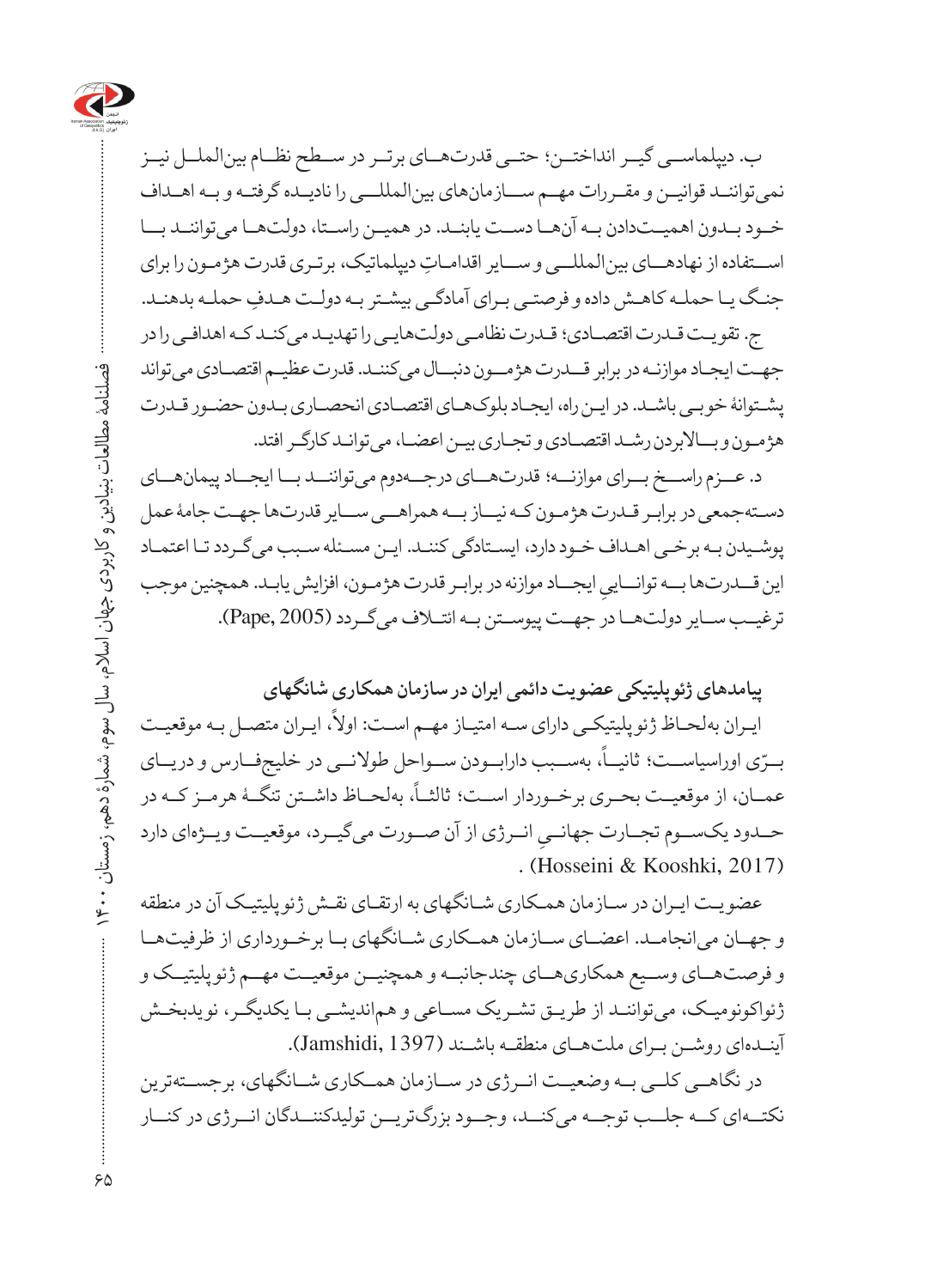

بزرگتریــن مصرفکننــدگان انــرژی جهــان اســت کــه ایــن امــر، جنبــۀ تکمیلــی جالبــی را هـم پدیـد مـیآورد و در صـورت تحقـق ایـدۀ باشـگاه انـرژی، وضعیتـی متفـاوت از سـازمانی ماننـد اوپـک خواهـد داشـت.

باشــگاه انــرژيِ ســازمان همــکاري شــانگهاي بــا حضــور کشــورهاي چيــن، قزاقســتان، قرقیزســتان، روســیه، ترکیــه، تاجیکســتان، افغانســتان، هنــد، ایــران، مغولســتان، پاکســتان، روســیۀ ســفید و ســریالنکا، در ســال 2013تأســیس شــد. هــدف ایــن باشــگاه، گســترش گفتوگوهـا میـان کشـورهای عضـو بـرای تأمیـن امنیـت انـرژی و بهروزرسـانی وبگاههـای مربــوط بــه بخــش انــرژی و امــکان افزایــش همــکاری در زمینــۀ انــرژی اســت. کشــورهای عضــو ایــن باشــگاه، در کل 36 درصــد از تولیــد نیــروی بــرق، 23 درصــد از تولیــد گاز طبیعـی، 20.8 درصـد از تولیـد نفـت و 60.25 درصـد از تولیـد زغالسـنگ جهـان را در اختیـار دارنـد. ایـران و روسـیه باالتریـن ظرفیـت انـرژی را دارنـد. ایـران رتبـۀ سـوم ذخایـر نفتــی جهــان و رتبــۀ دوم گاز جهــان را دارد، در کنــار روســیه کــه دارای رتبــۀ اول گاز و از کشـورهای دارنـدۀ نفـت اسـت. کشـورهای عضـو سـازمان بیـش از 27.5 درصـد از ذخایـر نفت و حـدود ۵ / ۵۲ درصـد از ذخایـ گاز جهـان را در اختیـار دارنـد (DeHaas, 2008). ســازمان همــکاری شــانگهای، تولیدکننــدگان و مصرفکننــدگان را یکجــا در خــود جــا داده اســت. بدیــن ترتیــب کــه کشــورهای روســیه، ایــران، قزاقســتان و ازبکســتان، بهعنــوان

عرضهکننــدگان انــرژی و کشــورهای چیــن، تاجیکســتان، قرقیزســتان، پاکســتان و هنــد، بهعنــوان مصرفکننــدگان انــرژی هســتند کــه میتواننــد نقــش تکمیلکننــدهای را در بخــش انـرژی بـرای هـم داشـته باشـند.

در حــوزۀ جغرافیایـــیِ ســـازمان شـــانگهای، خطــوط مختلــف انتقــال انــرژی وجـــود دارد<br>م کــه در تأمیــن انــرژی جهانــی ســهم مهمــی دارنــد: خطلولــۀ نفــت قزاقســتان و روســیه و بنــدر نوروسیسـک، خطلولـۀ نفـت قزاقسـتان و چیـن، خطلولـۀ نفـت سـیبری شـرقی و اقیانـوس آرام، خطلولـۀ کنسرسـیوم خـزر، خطلولـۀ گاز آسـیای مرکـزی و چیـن، خطلولـۀ گاز تاپـی، خطلولـۀ گاز صلــح، خطلولــۀ گاز آســیای مرکــزی، خطلولــۀ مــاورای افغانســتان، خطلولــۀ چیــن، خطلولــۀ گاز ترکمنســکتان بــه چیــن و خطلولــۀ گاز ازبکســتان و چیــن )2011 ,Rahman). برخــی از خطــوط لولــۀ فوقالذکــر بــرای ایــران اهمیــت حیاتــی دارنــد و تکمیــل و

بهرهبــرداری از آنــان، بــه پررنگشــدن هرچــه بیشــتر نقــش ژئوپلیتیکــی ایــران خواهــد انجامیــد؛ بــرای مثــال، »خطلولــۀ صلــح« کــه نــام خطلولــۀ گاز صادراتــی ایــران بــه هنــد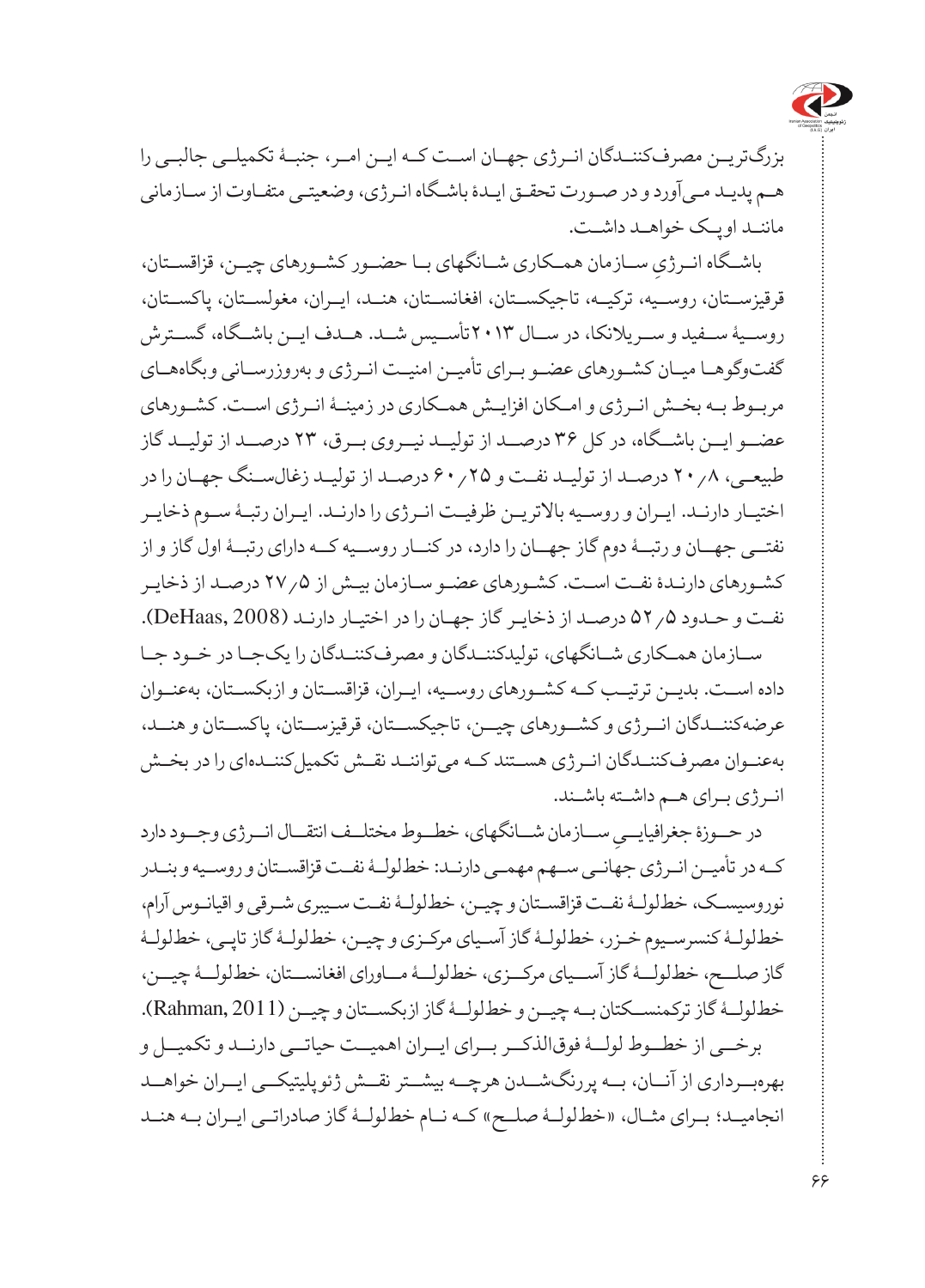

و پاکسـتان اسـت. براسـاس تفاهمهـای انجامشـده، ایـران متعهـد شـده بـود تـا مـدت ۲۵ سـال، گاز خـود را بـا قیمـت توافقـی بـه هنـد و پاکسـتان بفروشـد. ایـن مسـیر اقتصادیتریـن روش تأمیـن انـرژی شـبهقارۀ هنـد اسـت. مذاکراتـی پیرامـون پیوسـتن ترکمنسـتان و قطـر بـه ایـران بـرای تأمیـن گاز طبیعـیِ ایـن پـروژۀ بـزرگ مطـرح شـده بـود. بهرغــم جذابیتهایـی<br>. کـه ایـن طـرح، نهتنهـا از جنبـۀ تأمیـن انـرژی بـرای شـبهقارۀ هنـد دارد، بلکـه بهعنـوان یـک عامـل کاهـش تنـش در روابـط میـان هنـد و پاکسـتان نیـز بهشـمار مـیرود. هندوسـتان تحـت فشــارهای آمریــکا اعــام کــرد کــه از ایــن طــرح کنارهگیــری میکنــد.

ایــن خطلولــه کــه از ســال ۲۰۰۲ آغــاز شــد، قــرار بــود در ســال ۲۰۱۴ بــه بهرهبــرداری برســد کــه بــا کنارکشــیدن هنــد از ایــن پــروژه و تعلــل پاکســتان در ســاخت خطلولــه در داخـل ایـن کشـور، نیمـهکاره رهـا شـده اسـت. حـال، عضویـت دائـم سـه کشـور ایـران و هنـد و پاکسـتان در سـازمان شـانگهای، فرصـت مناسـبی اسـت کـه بـا افزایـش همگرایـی، نسـبت بـه تکمیـل و راهانـدازی آن اقـدام نماینـد. ایـن امـر، عـاوه بـر آنکـه هنـد و پاکسـتان را بـه انـرژی ايـران وابسـته میسـازد و دو مشـتریِ دائمـی بـرای انـرژی ايـران فراهــم مـیآورد،<br>. ِ بــه همگرایــی قطــر بــا ایــران نیــز خواهــد انجامیــد؛ چراکــه قطــر نیــز بــرای فــروش انــرژی سرشــار خــود، خواهــان دســتیابی بــه بــازار هنــد اســت.<br>حضـــور چهــار كشــور قدرتمنــد جهــان در توليــد و بهكارگيـــري تــوان هســتهاي، عمـــلاً

سـازمان شـانگهای را بـه یـک باشـگاه توانمنـد هسـتهای تبدیـل نمـوده اسـت. این امـر فرصت بیبدیلـی را بـرای جمهـوری اسـامی ایـران فراهـم مـیآورد تـا ضمـن سرعتبخشـیدن بـه حل وفصــل پرونــدۀ هســتهای خويــش، در افزايــش تــوان هســتهايِ خــود در تعامــل علمــي و فنـاوری بـا سـایر اعضـا اهتمـام ورزد.

ژئوپلیتیــک آب، یکــی دیگــر از مــوارد بســیار حیاتــی بــرای جمهــوری اســامی ایــران اسـت کـه بایـد از ظرفیـت عضویـت در سـازمان شـانگهای بـرای توفیـق در آن اسـتفاده کنـد. ایـران بهدنبـال دسـت یافتـن بـه منابـع آبـی بیشـتر اسـت و برخـی مقامـات ایرانـی معتقدنـد تاجیکســتان جایــی اســت کــه میتــوان ایــن منابــع را بهدســت آورد. انتقــال آب از دریاچــۀ سـارز' تاجیکسـتان کـه نهتنهـا در منطقـهاي بسـیار فعـال بهلحـاظ زمینشناسـی قـرار دارد، بلکــه خــود ایــن دریاچــه نتیجــۀ وقــوع یــک زمینلــرزۀ بــزرگ اســت کــه 100 ســال پیــش اتفـاق افتـاده اسـت.

1. Sarez Lake.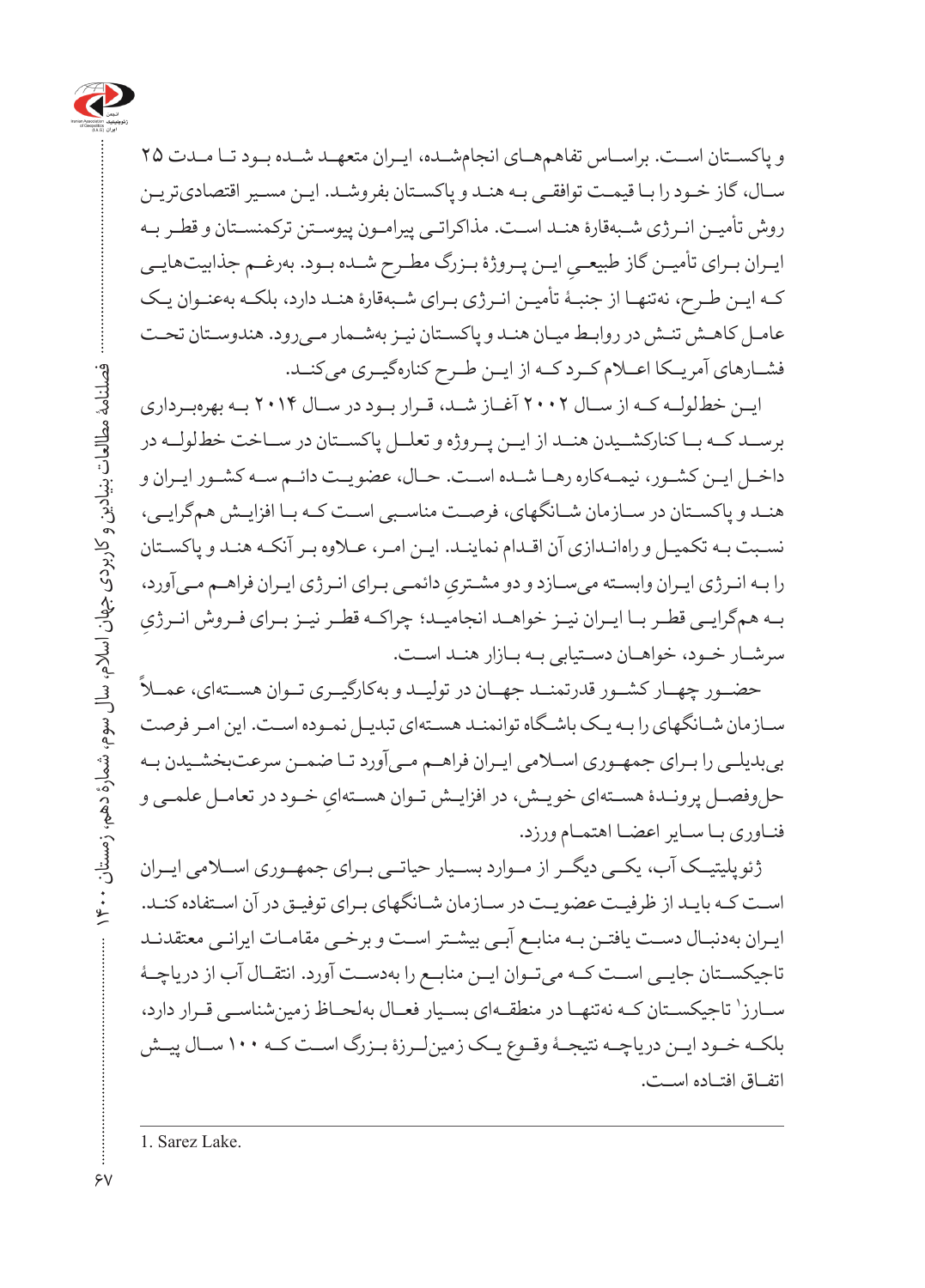

بررســیهای انجامشــده نشــان میدهــد کــه ایــن خطلولــه بــرای رســیدن از منطقــۀ گورنــو بدخشــان در شــرق تاجیکســتان بــه خراســان، بایــد 600 کیلومتــر طــول داشــته باشــد. دولــت ایــران آمــادۀ ســرمایهگذاری 3 میلیــارد دالری بــرای انتقــال آب ایــن دریاچــه از طریــق خطلولــه بــه خراســان اســت. هرچنــد پیشــنهاد اولیــۀ ایــن طــرح پیگیــری نشــد، در ســال ،2007 رؤســای جمهــوری دو کشــور موافقتنامــهای را در زمینــۀ صــادرات آب از تاجیکســتان بــه ایــران بــه امضــا رســاندند. قــرار بــود تــا آغــاز ســال ،2013 تاجیکســتان شــروع بــه صــادرات یــک میلیــارد مترمکعــب آب بــه ایــران کنــد، امــا ایــن طــرح تاکنــون عملــی نشــده اســت )Tasnim، 1393/05/18).

عضویـت کامـل ایـران و تاجیکسـتان در سـازمان همـکاری شـانگهای، فرصـت مناسـبی اســت تــا پــروژۀ راهبــردی انتقــال آب تاجیکســتان بــه اســتانهای شــمالی ایــران و بهویــژه خراســان رضــوی، در دســتورکار دو کشــور قــرار گرفتــه و بخشــی از هزینههــای آن از ســرمایهگذاری ســایر اعضــا، بهویــژه چیــن، تأمیــن گــردد.

یکــی از مهمتریــن چالشهــای ژئوپلیتیکــی تأثیرگــذار بــر روابــط سیاســی دو کشــور ایـران و افغانسـتان، مسـئلۀ رودخانـۀ هیرمنـد و ورود آب آن بهسـمت ایـران اسـت. مسـئلهای كـه ميتوانـد هـم خالـقِ تنـش و تهديـدات امنيتـي مشـترک و هـم باعـث ايجـاد فرصتهـا و همکاری ِ هــای مشــترک اقتصــادی و سیاســی باشــد. بررســی منطــق ژئوپلیتیکــی رفتــار دو کشــور ایــران و افغانســتان از منظــر رویکــردی تاریخیسیاســی طــی 120 ســال گذشــته، نشــان میدهــد کــه گرچــه مســائل ســرزمینی بیــن دو کشــور تــا حــدود زیــادی حــل شــده اسـت، مسـائل حسـاس مربـوط بـه اسـتفاده از آب هیرمنـد و حقـوق احـداث سـد، بهرغـم حــل رســمی ایــن مســئله در معاهــدۀ 1351 میــان دو کشــور، دهههــا بهخاطــر عــدم ثبــات سیاسـی در افغانسـتان مسـکوت باقـی مانـده اسـت. آنچـه طـی سـالهای اخیـر در حوضـۀ آبریـز هیرمنـد رخ داده اسـت، نامنظمشـدن جریـان ورودی رودخانـۀ مـرزی هیرمنـد یـا حتـی قطـع جریـان آب رودخانـه بهسـمت ایـران بـوده اسـت. امـری کـه سـبب تشـدید خسـارات ناشـی از وقـوع خشکسـالیهای دوره ِ ای و اسـتمرار کمبـود آب شـرب و مهاجـرت تعـدادی از مـردم دشـت سیسـتان بـه سـایر نقـاط گردیـده اسـت.

بــا شــکلگیری دولتــی متمرکــز در افغانســتان از ســال ،2001 طرفیــن طــی ســندی بــر اجــرای مفــاد کلــی معاهــدۀ 1351 و احیــای کمیســیونهای ناظــر مشــترک بــر اجــرای تعهــدات منــدرج در قــرارداد مزبــور تأکیــد کردنــد؛ امــا در صحنــۀ اجــرا، در تمامــی ایــن

۶۸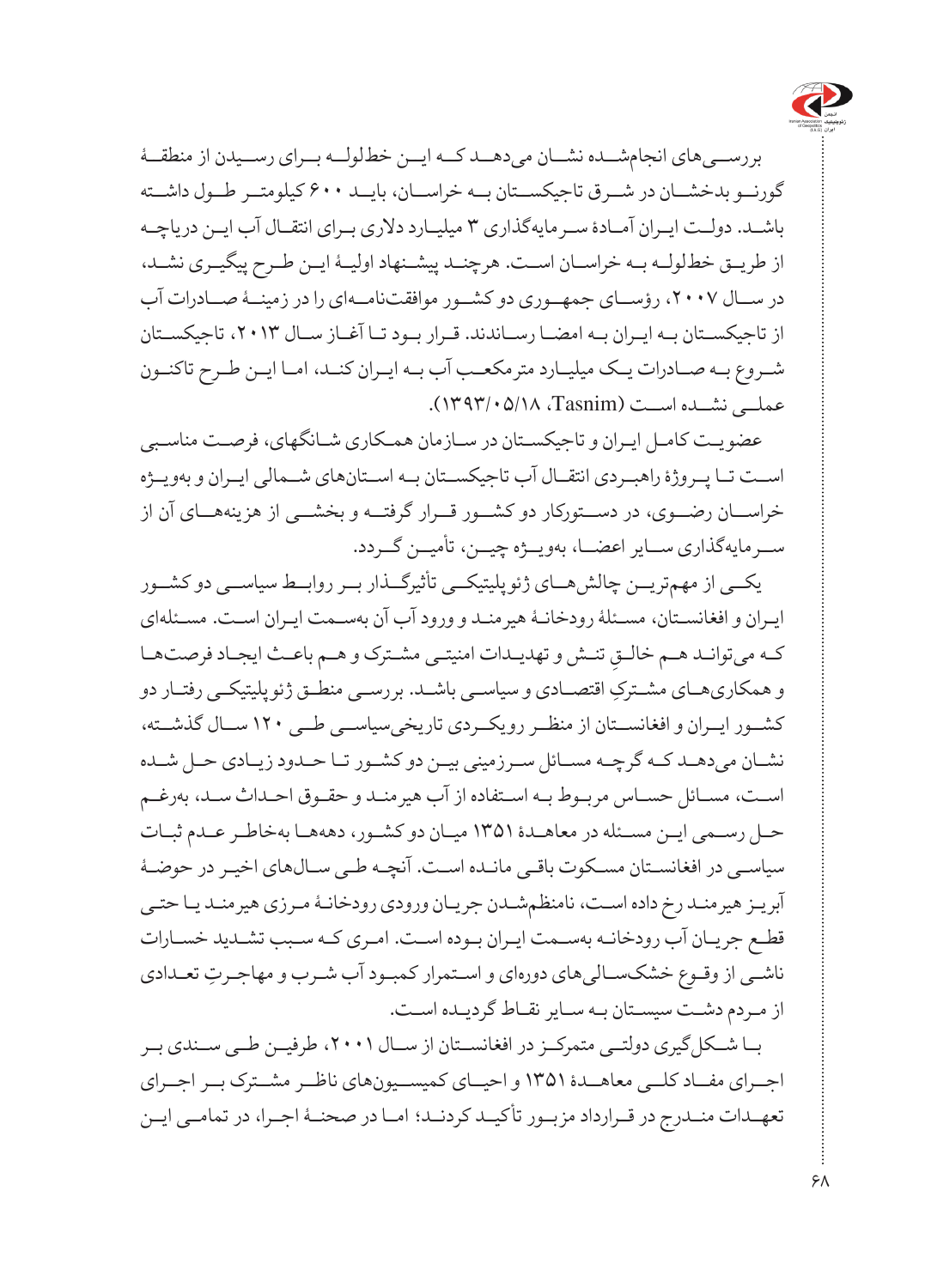

ســالها عــاوه بــر تأثیــر مجمــوع عواملــی همچــون تغییــرات اقلیمــی و خشکســالیهای دورهای، اقدامـات دولـت افغانسـتان در باالدسـت جهـت انحـراف آب رودخانـۀ هیرمنـد بـه دشــتها همچنــان ثابــت مانــده اســت. تعصــب شــدید مردمــان افغــان درمــورد ضــرورت حفـظ منابـع آب بهعنـوان ثـروت ملـی و داخلـی اسـت و از هرگونـه تـاش بـرای تعییـن رژیـم حقوقــی بــرای اســتفاده از منابــع آب مشــترک بــا کشــورهای همســایه اجتنــاب مینماینــد (Mahmoudi, 1395: 2279).

بـا تسـلط طالبان بر افغانسـتان در سـال ،2021 چالـش آب ایران و افعانسـتان ابهـام و پیچیدگی مضاعفـی پیـدا کـرده اسـت. عضویـت دائـم ایـران در سـازمان شـانگهای، فرصتـی را بـرای ایـران پدیـد آورده تـا بـا ایجـاد اجمـاع منطقـهای، بـرای جلوگیـری از بـروز فاجعـۀ زیسـتمحیطی و انسـانی در سیسـتان و هامـون کـه بهآرامـی در جریـان اسـت، خشکشـدن تـاالب بینالمللـی هامـون، بـروز گردوغبـار در شـرق کشـور و برخـی از والیـات افغانسـتان و پاکسـتان، ازمیانرفتـن کشـاورزی و بـروز پدیـدۀ مهاجـرت، اقدامـات مؤثـری را بـه اجـرا بگـذارد.

مجموعـۀ عوامـل فـوق بـه افزایـش وزن ژئوپلیتیکـی ایـران در منطقـه خواهـد انجامیـد و راهبــرد ایــاالت متحــده در مهــار ایــران بهعنــوان بازیگــر محــوری مخالــف سیاســتهای آمریـکا، بـا شکسـت مواجـه خواهـد شـد.

**پیامدهای سیاسی عضویت دائمی ایران در سازمان همکاری شانگهای**

بــا توجــه بــه رونــد افــول هژمونــی آمریــکا و فرصــت ســاختاری ایجادشــده در ســاختار نظــام بین الملــل در ســطح جهانــی و منطقهای(خاورمیانــه)، ایــران میتوانــد بــا عضویــت کامـل در سـازمان شـانگهای، ضمـن تـداوم مخالفـت بـا آمریـکا، بـه تضمیـن امنیـت خـود پرداختـه و از انـزوای بینالمللـی خـود جلوگیـری کنـد. همچنیـن جمهـوری اسـامی ایـران براســاس منطــق همگرایــی منطقــهای، میتوانــد بــا اســتفاده از ایــن فرصــت ســاختاری و بــا توجــه بــه درگيــري آمريــکا در خاورميانــه و مشــکلات متعــددي کــه بــا آن روبهروســت،<br>. بهدنبـال تقویـت نقـش رهبـری خـود در معـادالت منطقـه برآیـد و بـه نوعــی هژمونگرایـی اقــدام کنــد )189 1387: ,Alvand&Hajiyousefi).

ثبـات و امنیـت منطقـهای و افزایـش قـدرت چانهزنـی ایـران در پهنـۀ جهانـی و بینالمللـی نیـز از دالیـل غیراقتصـادی ایـران بـرای عضویـت در سـازمان همـکاری شـانگهای اسـت کـه ً علیـه تهدیـدات منطقـهای آمریـکا جهتگیـری شـده اسـت. لـذا نیـاز ایـران بـه حفـظ عمدتـا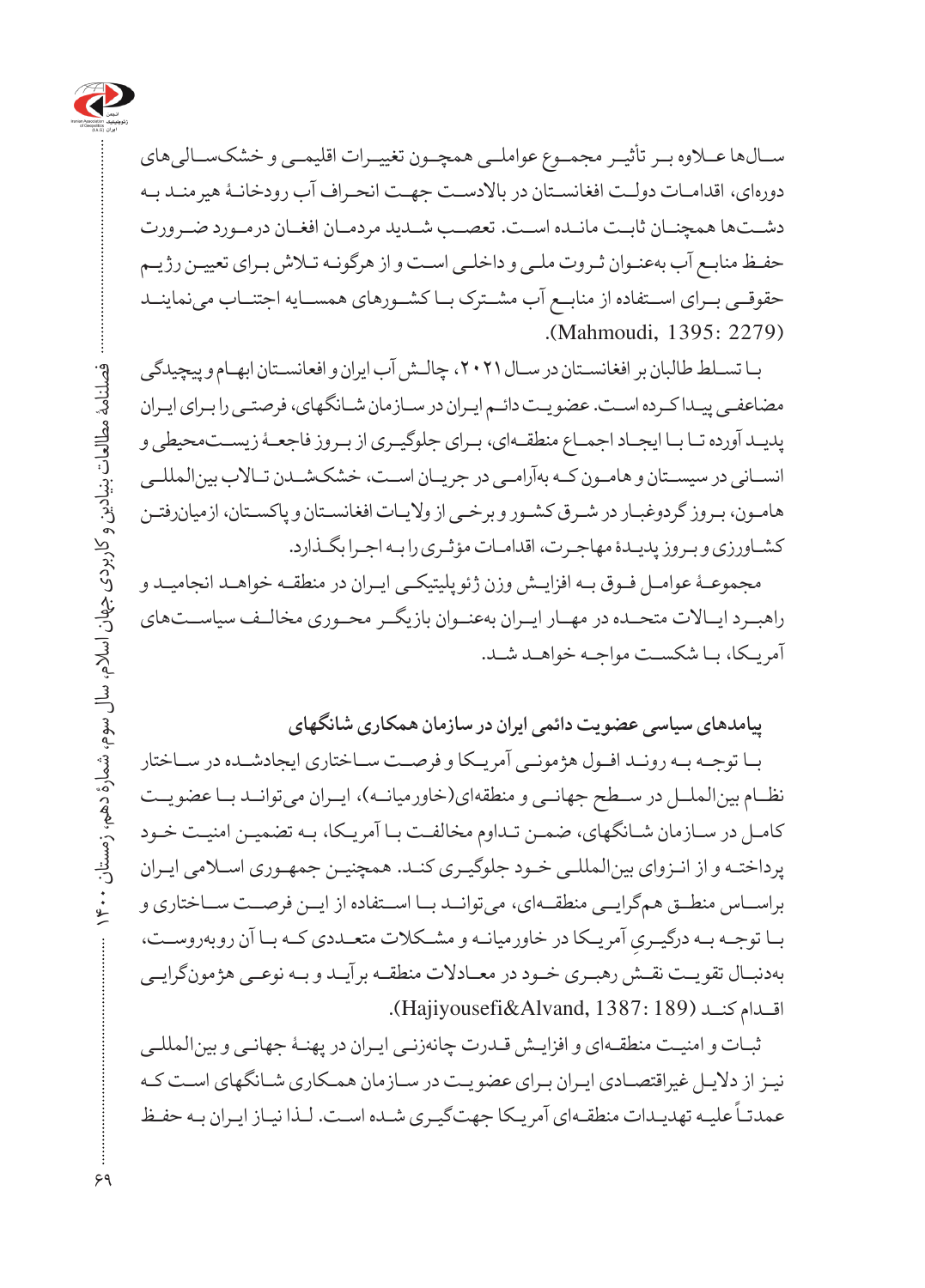

امنیـت در مقابـل تهدیدهـای خارجـی، پیوسـتن آن را بـه سـازمان همـکاری شـانگهای توجیـه میکنــد. اگرچــه ایــن امــر مانــع برخــورداری ایــران از امتیــازات دیگــر )منافــع اقتصــادی، سیاسـی، تجـاری و فرهنگـی) از پیوسـتن بـه یـک اتحـاد منطقـهای نمی شـود، ایـن عضو یـت میتوانـد درنهایـت ایـران را بـا چیـن و روسـیه متحـد کنـد؛ سـناریویی کـه از قـدرت تهدیـد آمریـکا علیـه ایـران میکاهـد و درعینحـال کـه ایـران بـه سـایۀ امنیتـی روسـیه و چیـن پنـاه میبــرد، منجــر بــه کاهــش قــدرت آمریــکا در خلیجفــارس و آســیای مرکــزی خواهــد شــد (Watson, 1385 :162).

سیاســتگذاران جدیــد سیاســت خارجــی ایــران معتقدنــد یکــی از بهتریــن راههــای مقابلـه بـا آمریـکا «ایجـاد اتحـاد بـا کشـورهای آسـیایی» اسـت؛ ازایـن رو، بهدنبـال حضـور فعـال در سـازمان همـکاری شــانگهای هســتند کـه در تقابـل آشـکار بـا نظــام جهانـیِ تحــت<br>مسینیت میسیسیمی ســلطۀ آمریــکا قــرار دارد )18 1387: ,Alvand&Hajiyousefi).

بـه گـزارش ايسـنا، دنيـس راس، ' مشـاور ويـژۀ وزارت خارجـۀ آمريـكا در امـور خاورميانـه و ایـران در دوران ریاسـتجمهوری بـاراک اوبامـا، بـا انتشـار پیامـی در حسـاب کاربـری خـود در توئیتـر، ` بـه عضویـت ایـران در سـازمان همـکاری شـانگهای واکنش نشـان داد. وی نوشـت: »اکنـون ایـران عضـو دائـم سـازمان شـانگهای اسـت؛ چیـزی کـه از مدتهـا پیـش بهدنبـال آن بـود. سـرانجام روسـیه و چیـن ایـن امـکان را فراهـم کردنـد». دنیـس راس در ادامـه تأکیـد کـرد کـه ایـران بـا چرخـش بهسـمت شـرق، قـادر خواهـد بـود از فشـارهای ایـاالت متحـده در امـان بمانـد. دولـت آمريـكا اكنـون بـه «طـرح دوم»" نيـاز دارد (Isna، ٢٨ شـهريور ١۴٠٠).

درمجمــوع، همــکاری فزاینــدۀ چیــن و روســیه و تمایــل آن بــه مقابلــه بــا نفــوذ آمریــکا در آســیای مرکــزی، ایــران را بــه همــکاری بیشــتر در ایــن ســازمان ترغیــب میکنــد. ایــران بهخوبــی میدانــد دورنگهداشــتن آمریــکا از آســیای مرکــزی و شــکلگیری نظــام بینالملــل چندقطبـی، از اهـدف اصلـی اعضـای شـانگهای، بهویـژه چیـن و روسـیه، اسـت. شـانگهای در حـال تبدیـل بـه قطـب قـدرت جدیـدی اسـت کـه در نظـر دارد از شـکلگیری سـرکردگی جهانـی آمریـکا جلوگیـری کنـد.

قرابـت محیـط امنیتــی ایــران بــا محــیط امنیتــی همــسایگان شـرقی و شـمالی و وجــود دغدغههــای مـــشترک پیرامـــون تهدیـــدات ناشــی از تروریـــسم، افراطگرایــی

- 2. twitter
- 3. Plan B

<sup>1.</sup> Dennis Ross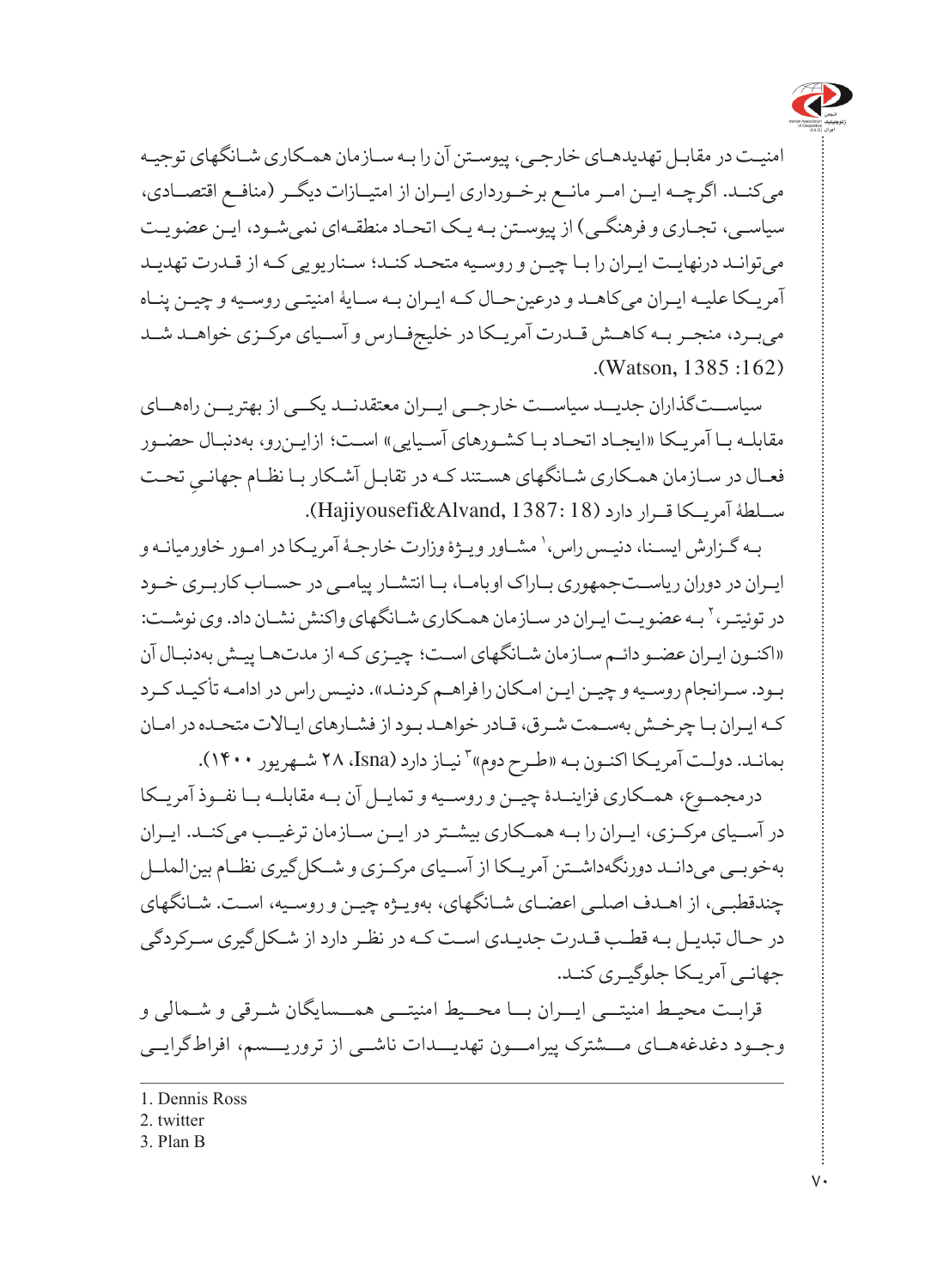

مذهبــی، جداییطلبــی و تولیــد و تجــارت موادمخـــدر، بـــستر فراخـــی را بـــرای توســعۀ تعامــات امنیتــی در زیــر چتــر ســازمان همــکاری شــانگهای فــرا روی اعضــا میگســتراند کــه اســتفاده از فرصتهــای آن، ضمــن باالبــردن ضریــب امنیــت کل منطقــه، کمــک شــایانی بــه تأمیــن منافــع و امنیــت ملــی یکایــک دول عضــو خواهــــد کــرد )103 1389: ,Ghafouri&Saeedi).

در یــک کالم، مــوارد ذیــل را میتــوان بهعنــوان پیامدهــای سیاســی عضویــت جمهــوری اسـامی ایـران در سـازمان شـانگهای برشـمرد: ایـران بـا همـکاری چیـن و روسـیه، در برخـی مــوارد میتوانــد از تنشهــای میــان ایــن کشــورها و ایــاالت متحــدۀ آمریــکا بهنفــع خــود بهــره بــرداری کنــد؛ تقویــت رونــد منطقهگرایــی در نظــام بینالملــل و احتمــال تأثیرگــذاری آن بــر سیاســتگذاریهای کالن بینالمللــی؛ گســترش روحیــۀ اعتمــاد، حســننیت، همــکاری، ثبــات و تثبیــت و تقویــت چهــرۀ دوســتانه و مثبــت کشــورمان در تعامــات منطقـهای؛ ایجـاد زمینـهای مناسـب جهـت شـکلگیری ائتـاف سـازنده بـرای رویارویـی بـا تحریمهــا و موانــع دســتیابی بــه فنــاوری صلحآمیــز هســتهای.

**پیامدهای اقتصادی عضویت دائمی ایران در سازمان همکاری شانگهای**

تهــران معتقــد اســت کــه قابلیتهــا و نقــش روبهرشــد ســازمان همــکاری شــانگهای در حل وفصـــل مشــکلات منطقــهای و امنیــت جهانــی، برجســته اســت. در بُعــد اقتصــادی نیــز مجموعـۀ کشـورهای عضـو، بـا داشـتن منابـع عظیـم طبیعـی و ظرفیـت انسـانی، میتواننـد نقش بســیار مؤثــری را در مدیریــت اقتصــادی دنیــا بــر عهــده بگیرنــد )118 2005: ,Koolaei).

بهطورکلــی، پیامدهــای اقتصــادی عضویــت در ســازمان همــکاری شــانگهای بــرای ایــران، از ایــن قــرار اســت: حفــظ و گســترش بــازار مصرفــی بــزرگ و بــادوام بــرای نفــت و صــادرات غیرنفتــی؛ بهرهگیــری از تــوان و قــدرت اقتصــادی و ظرفیتهــای چیــن؛ ایجـاد رویـهای بـرای مبادلـۀ آزاد کاال و دسـتیابی بـه توافقاتـی در زمینـۀ اعطـای امتیـازات و معافیتهــای مربــوط بــه تعرفههــای گمرکــی؛ دسترســی بــه بــازاری حــدود 2 میلیــارد نفـری و بهرهمنـدی از منافـع اقتصـادی آن؛ رفـع برخـی نیازمندیهـای فنـاوری کشـور بـا توجــه بــه عضویــت چیــن و روســیه؛ توســعۀ گردشــگری و تبــادل هیئتهــای بازرگانــی. عــاوه بــر ایــن، عضویــت الحــاق کامــل بــه ســازمان همــکاری شــانگهای، میتوانــد پلتفرمــی را بــرای مناســبات تجــاری و اقتصــادی در اختیــار تهــران قــرار دهــد کــه بــرای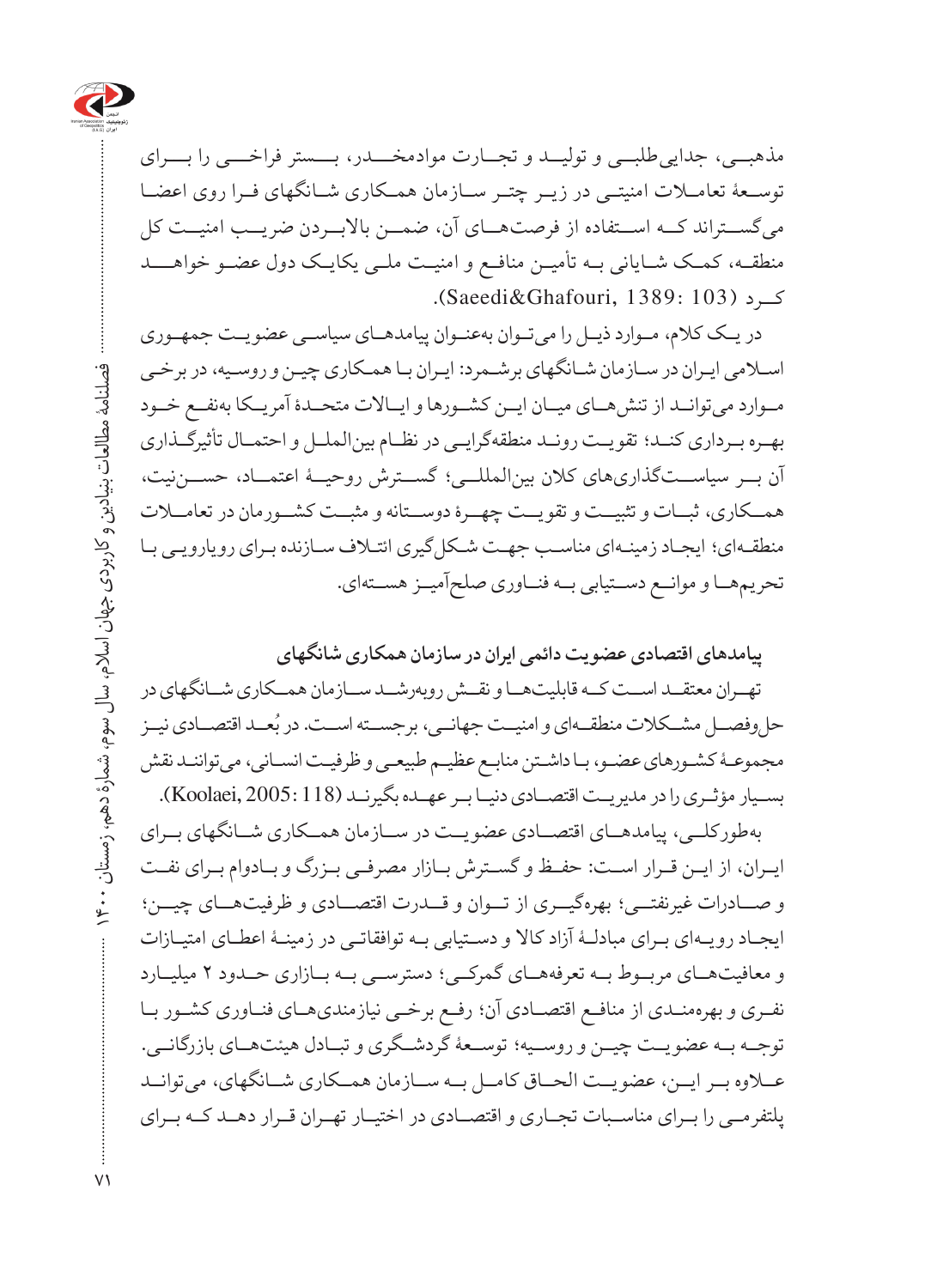

دورزدن رژیـم تحریمهـای غـرب و آمریـکا علیـه آن بسـیار مفیـد خواهـد بـود. بسـیاری از تحلیلگـران سیاسـی داخلـی ایـران اعتقـاد دارنـد کـه عضویـت دائـم در سـازمان همـکاری شــانگهای میتوانــد درهــای تجــارت بــا دولتهــای عضــو ایــن ســازمان را بــاز کنــد و تأثیـر تحریمهـا را بـر ایـن کشـور کاهـش دهـد (Akbarzadeh, 2016).

مهمتریــن مانعــی کــه بــر ســر راه ســازمان در زمینــۀ همکاریهــای اقتصــادی وجــود دارد، ایــن اســت کــه اختــاف و تفــاوت فاحــش میــان اعضــا بهلحــاظ توانمندیهــای اقتصــادی، امــکان همکاریهــای برابــر و متقابــل را از آنــان ســلب مینمایــد. کشــورهای ضعیفــی ماننــد قرقیزســتان، تاجیکســتان و مغولســتان، دســتاورد قابلتوجهــی بــرای عرضــه بــه دیگــران در اختیــار ندارنــد؛ درحالیکــه چیــن بــا کشــورهایی ماننــد آمریــکا، ژاپــن و کشــورهای ارو پایــی، در زمینــۀ مســائل تجــاری رقابــت میکنــد. بــرای ایــن نابرابــری فاحــش اقتصــادی میــان اعضــا، الزم اســت چــارهای اندیشــیده شــود )1394 ,Mansouri).

یکــی از مهمتریــن اهــداف ایــران از عضویــت دائــم در ســازمان شــانگهای، آزادشــدن مــراودات بانکــی و اقتصــادی اســت؛ بهدلیــل تحریمهــای آمریــکا، کشــورهای عضــو ســازمان شــانگهای ازجملــه کشــورهایی هســتند کــه پــول نفــت خریداریشــده از مــا را پرداخـت نکردهانـد و اکنـون بایـد دیـد پیوسـتن ایـران بـه سـازمان شـانگهای، باعـث اسـترداد پولهــای بلوکهشــده بــه ایــران خواهــد شــد یــا خیــر. بایــد دیــد چیــن و روســیه تــا چــه حــد میتواننــد در قبــال ایــران، خــارج از نظــم بینالملــل رفتــار کننــد. آیــا ایــن دو کشــور حاضـر خواهنـد شـد تحریمهـای ایـران را کنـار بزننـد و بـدون اینکـه ایـران اف|یتـیاف' را بپذیـرد یـا مذاکـرات برجـام` بـه نتیجـه برسـد، بـا ایـران مبـادلات اقتصـادی داشـته باشـند یـا خیـر. هرچنـد ایـران بـا عضویـت در سـازمان شـانگهای، تـوان چانهزنـی باالتـری پیـدا کـرده اسـت، بایـد مشـکالت خـود را بـا نظـام بینالملـل نیـز حـل کنـد؛ وگرنـه نمیتوانـد از مزایـای عضویـت در سـازمان شـانگهای اسـتفاده کنـد )1400 ,Eslami).

اگــر عضویــت دائــم ایــران در ســازمان شــانگهای بــا رفــع یــا کاهــش تحریمهــا همــراه شــود و ســرمایۀ بلوکهشــدۀ ایــران در کشــورهای جهــان و بهویــژه اعضــای ســازمان شــانگهای، آزاد شــود، جمهــوری اســامی گام بلنــدی را در دســتیابی بــه قــدرت بیبدیــل منطقــهای برداشــته اســت.

1. FATF

<sup>2.</sup> Joint Comprehensive Plan of Action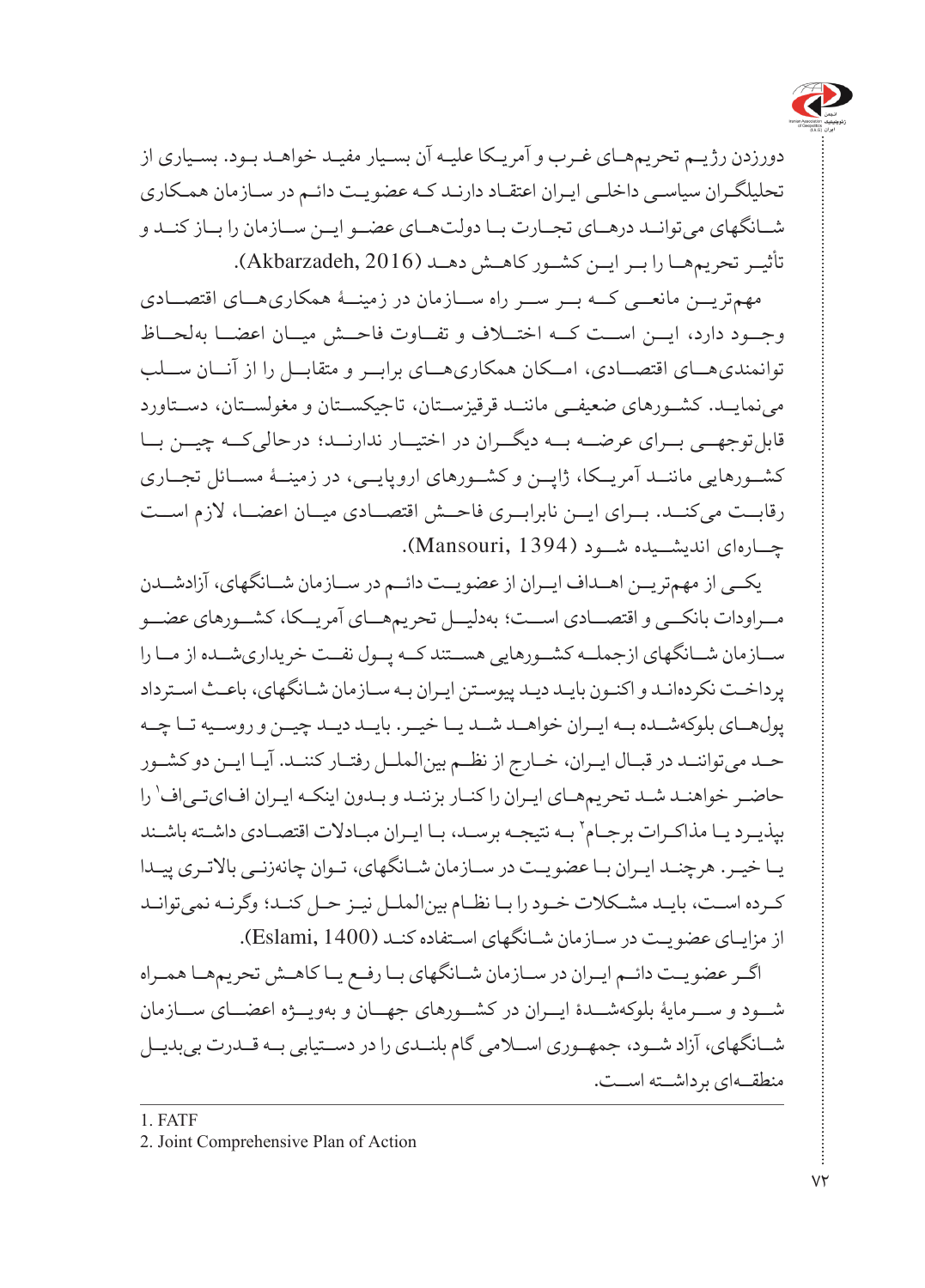

**پیامدهای نظامی عضویت دائمی ایران در سازمان همکاری شانگهای**

آمریـکا پـس از فروپاشـی شـوروی و در پـی عـدم حضـور یـک قـدرت رقیـب همسـطح، بــه یکجانبهگرایــی روی آورده و از آن بــه هــر نحــوی بــرای تأمیــن منافــع خــود بهــره میگیــرد. ایــن عامــل نیــاز بــه نوعــی وزنــۀ تعــادل در مقابــل تنهــا ابرقــدرت یکجانبهگــرا را افزایــش داده اســت. ســازمان شــانگهای درحالیکــه نشــان میدهــد عالقــهای بــه ایجــاد چنیـن وزنـهای نـدارد، امـا در عمـل تـاش میکنـد تـا حـد ممکـن، نفـوذ ایـاالت متحـده را تحدیــد نمایــد و از عمــق آن در محیــط داخلــی و پیرامونــی بکاهــد. در منشــور ســازمان شـانگهای آمـده اسـت: »اعضـا بایـد تمـام تـاش خـود را در جهـت گسـترش امنیـت جهانی بــر مکانیســم تصمیمگیــريِ جمعــي و دموکراتیزهکــردن روابــط بین|لملــل متمرکــز نماینــد».<br>. (Kazemi, 1385).

ازآنجاکــه ناتــو بهعنــوان پیمانــی امنیتینظامــی و بــا کارکــرد و نقــش نظامــی اســت و سـازمان همـکاری شـانگهای نیـز متمرکـز بـر تجـارت و اقتصـاد اسـت، مقایسـۀ آنهـا بـا هــم میتوانــد گمراهکننــده باشــد )2017 ,Gallo). روســیه تمایــل مشــترکی بــا چیــن در تـداوم خـروج نیروهـای آمریکایـی و ناتـو از منطقـه دارد؛ اگرچـه براسـاس اصـول سـازمان همـکاری شـانگهای، ایـن سـازمان علیـه دولتهـای ثالـث یـا متحـدان اقـدام نمیکنـد. در سـالهای 2012-2013 در ســایۀ تیرگــی روابــط روســیه و آمریــکا، پکــن و مســکو تقویــت همکاریهــای پُرظرفیتــی را بــه معــرض نمایــش گذاشــتند؛ بهطوریکــه شــی جینــگ پینــگ، نخســتین ســفر خــود را در مقــام ریاســتجمهوری چیــن، بــه مســکو انجــام داد و مانـور نظامـی بـزرگ مشـترک میـان روسـیه و چیـن برگـزار شـد. ایـن مسـئله عکسالعمـل آمریــکا را برانگیخــت.

هــم روســیه و هــم چیــن، در جنــگ بــا تروریســم و جداییطلبــی بــه ســر میبرنــد. روســیه همــواره تمایــل دارد کــه مســائل امنیتــی و جنــگ علیــه تروریســم در اولویــت اول سـازمان شـانگهای باشـد. همچنیـن ایـن کشـور از همـکاری شـانگهای بـا دیگـر سـازمانها حمایــت کــرده اســت؛ بــرای مثــال، روســیه پیشــنهاد برقــراری فعالیتهــا و همکاریهــای مشـترک میـان ســازمان شــانگهای و ســازمان پیمــان امنیــت دســتهجمعی' را در ســال ٢٠٠٧ ارائــه نمـود (Oldberg, 2007).

در پایــان اجـــلاس ســـرانِ كشـــورهای عضـــو شـــانگهای در ژوئــن ۲۰۰۵ میــلادی، در

 $V\Upsilon$ 

<sup>1.</sup> Collective Security Treaty Organization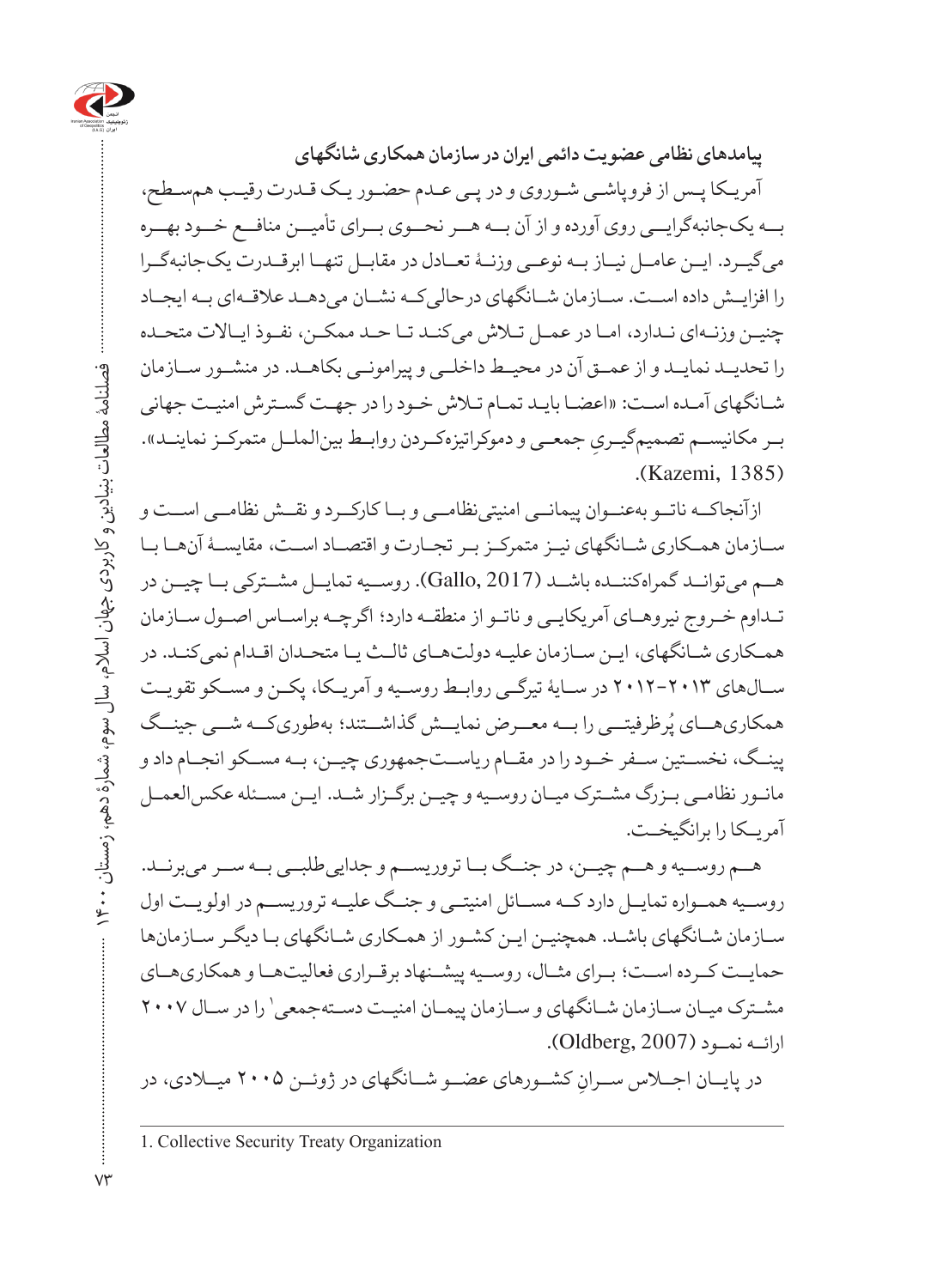

آســتانه (پایتخــت قزاقســتان)، اعضـــای ایــن ســـازمان در بیانیــۀ نهایـــیِ خــود از آمریــکا<br>-خواســتند بهدلیــل کاهــش منازعــات در افغانســتان، جــدول زمانــی خــروج نیروهایــش از پایگاههــای نظامــی خــود در کشــورهای عضــو شــانگهای را تنظیــم و ارائــه کنــد. در همیــن راســتا، وزیــر خارجــۀ ازبکســتان در پایــان اجــاس مذکــور اعــام کــرد: »پایــگاه هوایـی آمریـکا در خانآبـاد، نبایـد در جهـت اهـداف دیگـری غیـر از حمایـت از عملیـات جنگـی آمریـکا در افغانسـتان مورداسـتفاده قـرار بگیـرد«. وزیـر دفـاع روسـیه نیـز پیشتـر در همیــن جهــت اظهــار داشــته بــود کــه »روســیه حضــور پایگاههــای نظامــی ناتــو در ت<br>ازبکســتان و قرقیزســتان را صرفــاً بــرای مــدت زمــان لازم بهمنظــور جنــگ بــا تروریســم در افغانســتان میپذیــرد و نــه بــرای زمانــی بیشــتر«. بهدنبــال ایــن موضعگیریهــا، قرقیزســـتان نیــز تصمیـــم گرفــت تــا مبلــغ اجــارۀ پایــگاه نظامــی «مانــاس»٬ را بــرای آمریکاییهـا از دو میلیـون دالر در سـال بـه دویسـت میلیـون دالر در سـال افزایـش دهـد (Ranjkesh, 1397).

حضـور ایـالات متحـدۀ آمریـکا در مناطـق پیرامونـیِ ایـران و روسـیه، میتوانـد موضعـی<br>-یکســان را بــرای هــر دو کشــور به ِ وجــود آورد. اگرچــه شــدت و ضعــف مواضــع هریــک از دو کشـور نسـبت بـه آمریـکا متفـاوت اسـت و هریـک رویکـردی خـاص بـه ایـاالت متحـده دارنـد، در نقطـهای مشـخص، میتـوان اشـتراک منافـع هـر دو کشـور را مشـاهده نمـود و آن هـم تعـارض بـا آمریـکا بـر سـر تعییـن حـوزۀ نفـوذ اسـت. بیشـک، هـر دو کشـور خواسـتار جلوگیــری از ایجــاد و تثبیــت هژمونــی آمریــکا در منطقهانــد و حضــور ارکان آمریکایــی میتوانــد از ایــن منظــر نوعــی تهدیــد بهحســاب آیــد )1392 ,fayyazi&Athari).

ایــاالت متحــده بیــش از 90 میلیــون دالر بــرای امنیــت مــرزی در آســیای مرکــزی ِ بیــش از 2600 افســر ســرمایهگذاری کــرده و بیــش از 200 فعالیــت آموزشــی و آمــوزش مرزی را انجـام داده اسـت (Bureau of South and Central Asian Affairs, 2020). رویارویـی مسـتقیم ایـران و آمریـکا در عرصـۀ نظامـی در سـنوات اخیـر، حاکـی از دسـت برتـر جمهـوری اسـامی اسـت؛ زیـرا در پـی تـرور فرمانـده نیـروی قـدس سـپاه کـه بـا فرمان مســتقیم رئیسجمهــور ایــاالت متحــدۀ آمریــکا صــورت گرفــت، ایــران واکنــش ســریع و کوبنــدهای نشــان داد و بــا تهاجــم موشــکی بــه پایــگاه نظامیــان آمریکایــی در عیناالســد، تمامقــد در برابــر ســلطۀ نظامــی آمریــکا در منطقــه ایســتاد و عــدم پاســخ آمریــکا بــه ایــن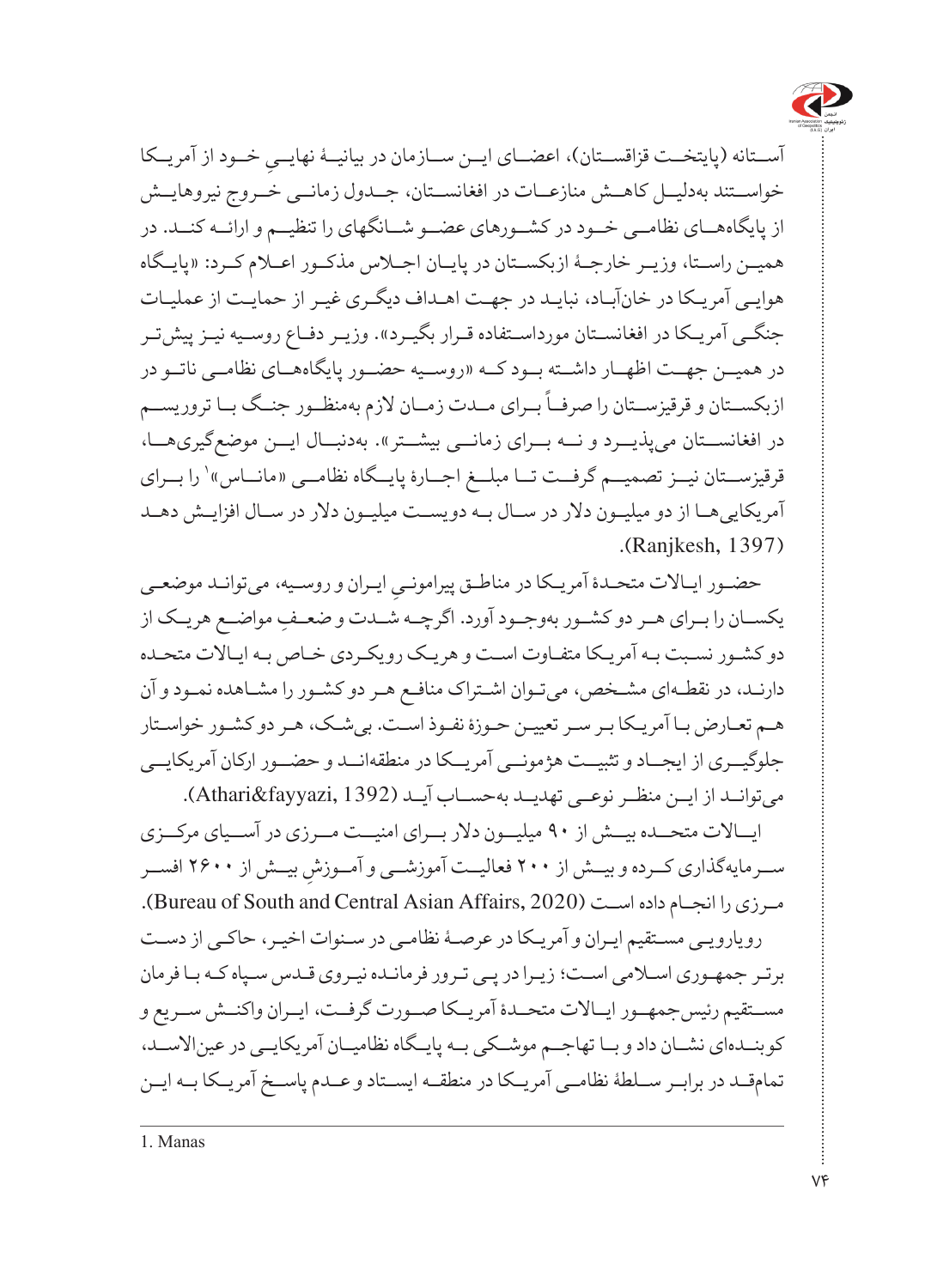

حملــه، بهرغــم رجزخوانیهــای مســئوالن ایــاالت متحــده، از ناتوانــی راهبــردی آمریــکا در منطقـه حکایـت داشـت.

خــروج نظامیــان آمریــکا از عــراق، پــس از قریــب بــه دو دهــه اشــغال و درحالیکــه امــروزه دولــت حاکــم بــر عــراق همســو بــا سیاســتهای جمهــوری اســامی ایــران اســت و پیدایـش حشدالشـعبی بهعنـوان نیـروی مردمــیِ قدرتمنــد کــه از آزمــون مقابلــه بــا داعــش<br>. .<br>سـربلند بيـرون آمـده و عمــلاً نســخۀ عراقــي ســپاه قــدس ايـران محســوب ميشــود و مهـرۀ · بسـیار تأثیرگـذار جمهـوری اسـامی ایـران در تـوازن نظامـی بـا آمریکاسـت، شـاهدی بـر این مدعاسـت کـه ایـاالت متحـده در عرصـۀ نظامـی، نبـرد را ایـران واگـذار نمـوده اسـت. ایـن شـرایط چیـن و روسـیه را تشـویق نمـوده تـا بـا پذیـرش عضویـت کامـل ایـران در سـازمان شــانگهای، از دســت برتــر ایــران در تقابــل نظامــی علیــه آمریــکا، بــرای خــروج از ســایۀ ایـاالت متحـده در آسـیای مرکـزی و خاورمیانـه اسـتفاده نماینـد.

ازآنجاکــه ناتــو نیــز از سیاســت چرخــش بــه شــرق آمریــکا، بهعنــوان بســتری بــرای افزایــش حضــور خــود در شــرق آســیا اســتقبال میکنــد، لــذا پیمــان شــانگهای ترجیــح میدهـد در خلیجفـارس بـا ناتـو مقابلـه نمایـد؛ چراکـه ایـن منطقـه عـاوه بـر اینکـه حائـز اهمیـت ژئوپلیتیـک اسـت، دارای بازیگـر نامتقـارن قدرتمنـدی بـه نـام جمهـوری اسـامی ایـران اسـت کـه در زمـرۀ رقبـای اسـتراتژیک آمریـکا و ناتـو اسـت )1400 ,Kordikolak).

#### **نتیجه**

جمهــوری اســامی ایــران از بــدو پیــروزی انقــاب اســامی در تعــارض ماهــوی، ایدئولوژیکـی و سیاسـی بـا ایـاالت متحـدۀ آمریـکا قـرار گرفـت. آمریـکا کـه ظهـور بازیگـری نامتقــارن و مخالــف بــا سیاســتهای یکجانبهگــرای خــود را در منطقــۀ فوقاســتراتژیک خاورمیانــه برنمیتافــت، از تمامــی ابزارهــای موجــود بــرای مهــار و انقیــاد ایــران اســتفاده نمـود. تحریمهـای شـدید اقتصـادی، نظامـی، پولـی و بانکـی و حتـی مـواد غذایـی و دارو، بهطــور مــداوم از ســوی دولتمــردان ایــاالت متحــده بــر مــردم ایــران تحمیــل شــده اســت. در چنیــن شــرایطی، جمهــوری اســامی بــرای ایســتادگی در برابــر هژمونــی یکجانبهگــرای غــرب، راهبردهــای مختلفــی را در بوتــۀ آزمایــش نهــاده کــه در ابعــاد مختلــف، توفیقــات قابلتوجهـی را در پـی داشـته اسـت. یکـی از ایـن راهبردهـا، ائتـاف بـا قدرتهـای بـزرگ منطقــهای و بینالمللــی بــرای ایجــاد تــوازن قــوا در برابــر ســلطۀ آمریکاســت.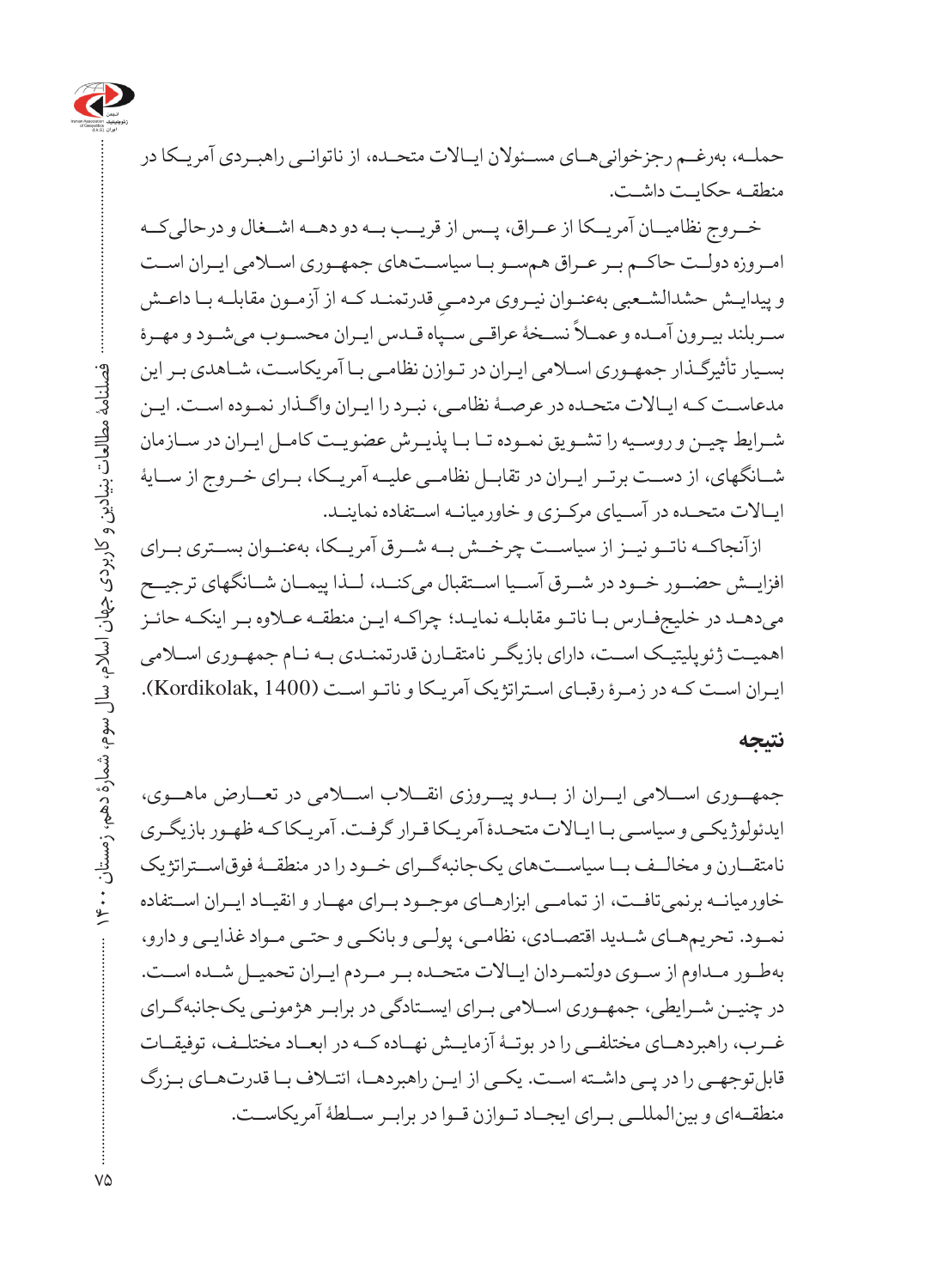

ســازمان همــکاری شــانگهای بــا حضــور دو عضــو دارای حــقِ وتــو در شــورای امنیــت،<br>. یعنـی چیـن و روسـیه، و بـا دراختیارداشـتن یکچهـارم وسـعت جهـان، یکسـوم جمعیـت جهـان و منابـع نفـت و گاز سرشـار در ایـران و روسـیه و اقتصـاد برتـر چیـن و هنـد، حضـور چهـار قـدرت هسـتهای روسـیه، چیـن، هنـد و پاکسـتان و تمایـل اعضـای ایـن سـازمان بـه ایجــاد موازنــۀ نــرم بــا یکجانبهگرایــی آمریــکا، گزینــۀ مناســبی بــرای جمهــوری اســامی ایـران اسـت تـا بـا ائتـاف بـا آن، بـه موازنهجویـی بـا آمریـکا بپـردازد.

سـران جمهـوری اسـامی از دو دهـه قبـل در پـی پیوسـتن بـه ایـن سـازمان بودنـد و در سـال ،2005 موفـق شـدند تـا جایـگاه عضـو ناظـر را بهدسـت آورنـد. امـا مسـیر دسـتیابی بــه عضویــت کامــل، بــرای ایــران بســیار ناهمــوار و دشــوار مینمــود. مخالفــت برخــی از اعضــا و تحریمهــای منعقدشــده علیــه ایــران، مانعــی جــدی بــر ســر راه عضویــت دائمــی ایـران بـود. سـرانجام ایـن امـر در تاریـخ ۱۷ سـپتامبر ۲۰۲۱ و در پایـان اجـاس بیسـتویکم کـه در دوشـنبه )پایتخـت تاجیکسـتان( برگـزار شـد، محقـق گردیـد و بـا رأی تمـام اعضـا، .<br>ایـران رســماً بـه عضویـت اصلــی ایــن سـازمان درآمــد.

یافتههــای ایــن پژوهــش نشــان میدهــد کــه ایــران بــا عضویــت کامــل در ســازمان همــکاری شــانگهای، میتوانــد از انــزوای سیاســی ناشــی از تحریمهــای ظالمانــۀ غــرب بــرون جســته و بــه ارتبــاط آزادتــر بــا جهــان و بهویــژه جهــان شــرق بپــردازد. تأثیــرات ژئوپلیتیکـی، سیاسـی، اقتصــادی و نظامــِي عضویــت دائمــی ایــران در ســازمان همـکاری<br>مصرف ا شــانگهای، در برقــراری موازنــه بــا آمریــکا بســیار راهگشاســت. ایــن امــر منــوط بــه کارآمــدی دســتگاه دیپلماســی جمهــوری اســامی اســت؛ زیــرا تنهــا عضویــت در ایــن پیمــان بــرای جهــش روابــط دیپلماســی کشــور کافــی نیســت و بــرای ایجــاد فرصتهــای بـزرگ پیشـرفت، الزم اسـت کـه بـا هریـک از کشـورهای عضـو نیـز روابـط دوجانبـۀ قـوی برقـرار نمایـد. قـررداد راهبـردی 25سـالۀ ایـران و چیـن، قـرارداد 20سـالۀ ایـران و روسـیه و تـلاش ايـران بـراي حضـور فعـال در اتحاديـۀ اقتصـادي اوراسـيا،' بـراي گسـترش هميـن راهبــرد اســت.

 ایــران بایــد بتوانــد عــاوه بــر سیاســت شــرقگرایی، بــا بهنتیجهرســاندن برجــام و افایتـیاف، مشـکالت خـود را بـا نظـام بینالملـل نیـز حـل کنـد؛ ضمـن آنکـه اتـکا بـر ظرفیتهــای درونــی، موقعیــت ممتــاز ژئوپلیتیکــی، منابــع سرشــار زیرزمینــی و جمعیــت

<sup>1.</sup> Eurasian Economic Union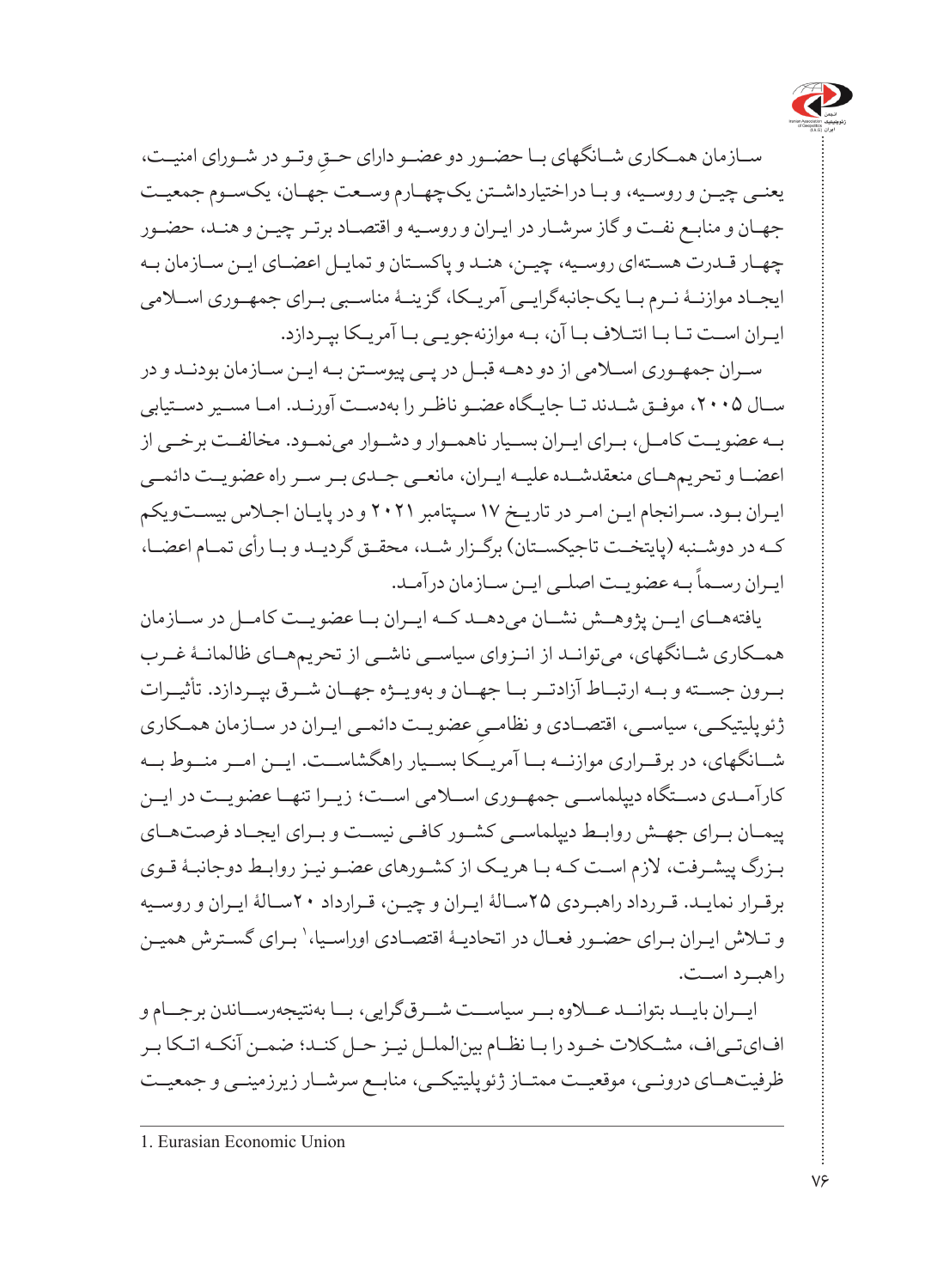

جـوان، شـرط اصلـی پیشـرفت و آبادانـی ایـران اسـت کـه بارهـا موردتأکیـد رهبـری جمهوری اسـامی ایـران قـرار گرفتـه اسـت. ارتباطـات سـازنده بـا همسـایگان و اعتمادسـازی، شـرط دوم بـرای خـروج از دشـواریهای فعلـی اسـت. ایـن امیـدواری وجـود دارد تـا ایـران بتوانـد در کوتاهمــدت، بخشــی از ســرمایههای خــود را کــه در کشــورهای عضــو شــانگهای بلوکــه شــدهاند، آزاد نمایــد و ایــن امــر نیــز بــه خــروج ســریعتر ایــران از شــرایط دشــوار فعلــی کمـک شـایانی خواهـد کـرد.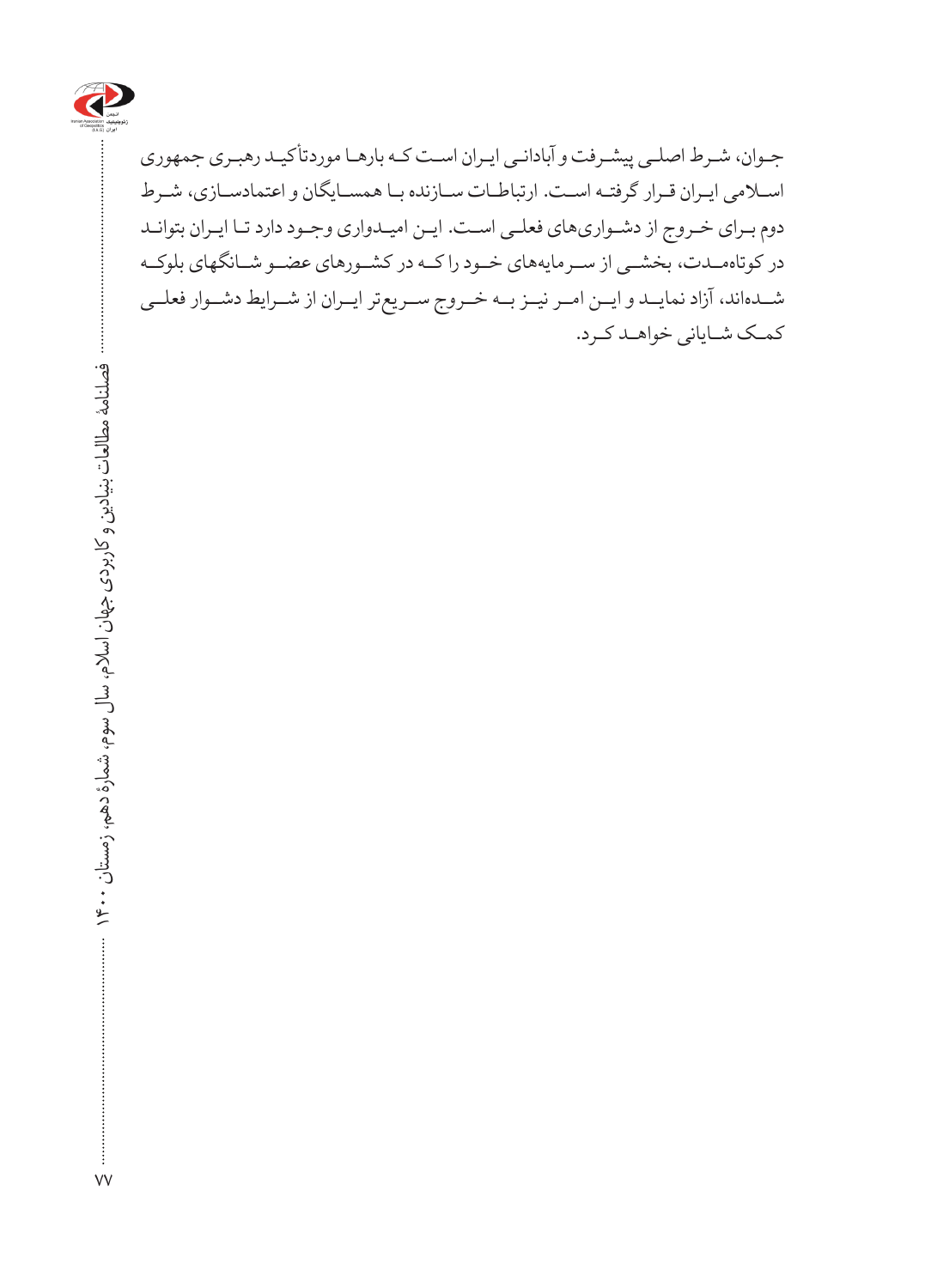

### **Refrences**

- 1. Aghaie, D. & Rahdar, H. (2016), "The Role of the Shanghai Cooperation Organization in Establishing a Balance-of-Power Order in Central Asia", Central Eurasian Studies, central Eurasia studies [In Persian].
- 2. Akbarzadeh, Shahram (2016). "Iran and the Shanghai Cooperation Organization: Ideology and Realpolitik in Iranian Foreign Policy", Australian journal of international affairs: https://www.tandfonline. com/doi/abs/10.1080/10357718.2014.934195
- 3. (Bureau of South and Central Asian Affairs, 2020).
- 4. Anvari, Hamidreza &Rahmanimovahhed, Morteza, 2009, Shanghai Cooperation Organization; A vision for a multipolar world, Tehran, Publishing Center of the Ministry of Foreign Affairs [In Persian].
- 5. Athari, Seyyedasadollah & Fayyazi, Abdonnaser (2013), The Impact of the United States of America on the Convergence and Divergence of the Islamic Republic of Iran and the Russian Federation, Central Asia and Caucasus Quarterly, Issue 8 [In Persian].
- 6. Ezzati, Ezatullah and Yazdanpanah Droo, Kiomars (2007), "Analysis of the Geopolitics of the Shanghai Economic and Security Treaty, with Emphasis on the Perspective of Iran's Membership in the Organization", Geopolitical Quarterly, Third Year, No. 3. [In Persian].
- 7. Gleason, Gregory & Shaihutdinov, Marat E. (2005). "Collective Security and Non-state Actors in Eurasia", International Studies Perspectives, Vol  $6(2)$ .
- 8. Hatami, Abbas (2013), "Comparative typology of distributive and redistributive regimes: Towards a functional approach", Politics Quarterly, No. 25.
- 9. Isna, Dennis Ross's reaction to Iran's membership in the Shanghai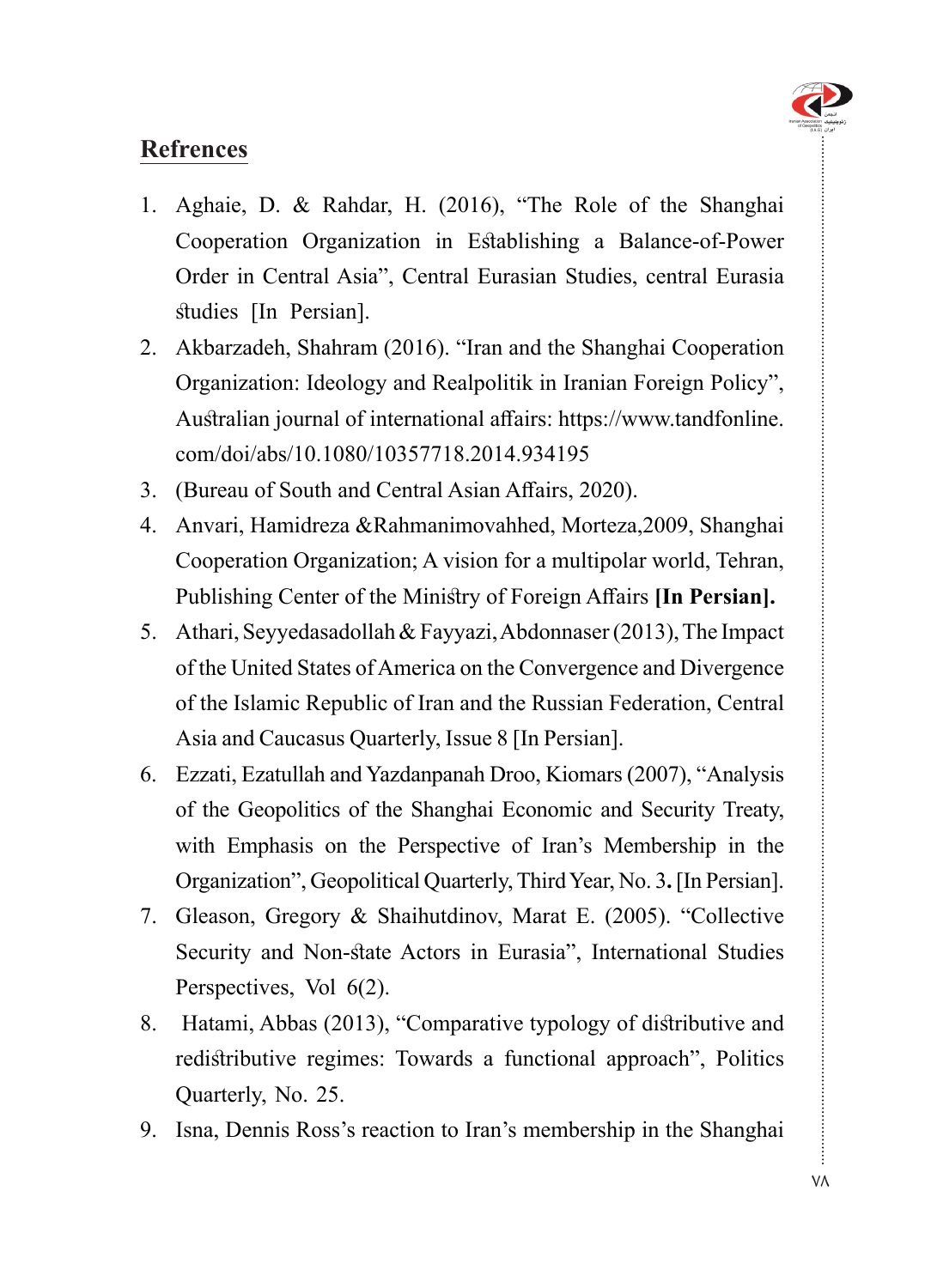

**Organization(2022)** https://www.isna.ir/news/1400062820376/.[In **.[Persian**

- 10. Jamshidi, Habibollah.et.al.(2018), Investigating the Consequences of Iran's Membership in the Central Asian Regional System, with Emphasis on the SCO, Quarterly Journal of New Attitudes in Human Geography, Year 11, Issue 1. [In Persian].
- 11. Kazemi, M. (2005), "Shanghai Cooperation Organization (The Increasing Geostrategic Importance in Contrary to Unilateralism)". Quarterly Journal of Central Asia and the Caucasus, Fifteenth,  $4(55)$  [In Persian].
- 12. Kazemi, Massoud (2006), "Shanghai Cooperation Organization; Geostrategic Significance, Quarterly Journal of Central Asia and the Caucasus, No. 54. [In Persian].
- 13. Kegley, Charles W., Wittkopf, Eugene R. (2005), *World Politics: Trends and Transformation* (10th ed).
- 14. Koolaei, Elaheh (2005), "NATO and Central Asia Security", Middle East Studies Quarterly, No 3 [In Persian].
- 15. Gallo, Ernesto (2017), "SCO not NATO's foe", Available at: https://www.eastasiaforum.org/ 2017/09/24/sco-not-natos-foe/, 24 September.
- 16. Kooshki, MohammadSadegh and Hoseini, Seyyed Mahmood  $(2017)$ , "The opportunities and challenges of Iran's membership in the Shanghai Cooperation Organization", Political Quarterly, Volume 47, No3.
- 17. Kumar, S.Y.Surendra (2013, "India and the Shanghai Cooperation Organization: Issues and Concerns", International Journal of China Studies,  $4(3)$ .
- 18. Mahmoudi, Mehdi (2016), "Hydropolitical Challenges of Iran and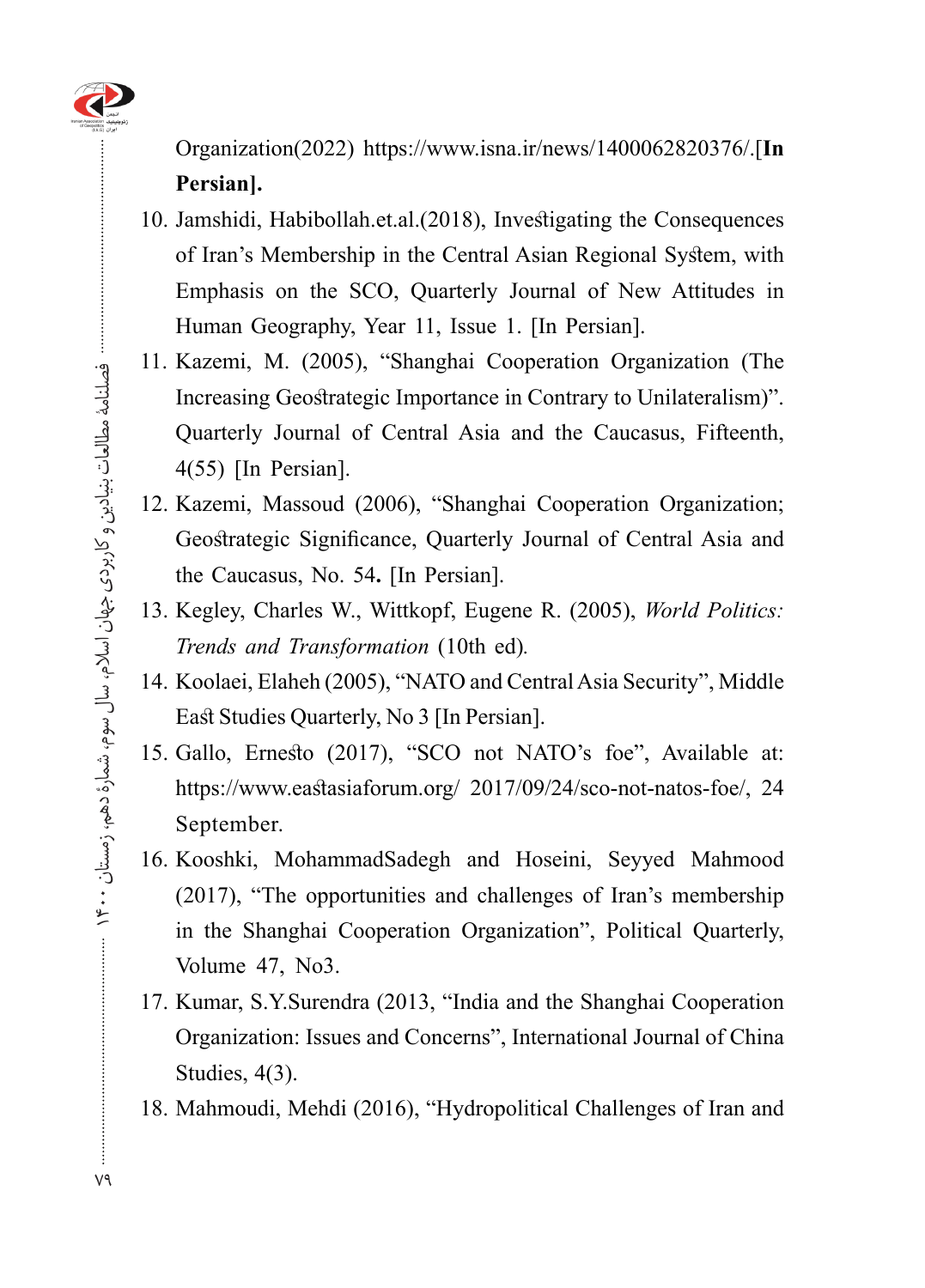

Afghanistan and its Impact on the Sustainability of Water Resources in Sistan Region", 9th Congress of the Geopolitical Association of Iran, Zahedan University. [In Persian].

- 19. Mansouri, Milad (2015), "Iran and the Shanghai Cooperation Organization, after Borjam", the Second International Conference on Humanities, Psychology and Social Sciences, Istanbul, Turkey. [In Persian].
- 20. Musafa, Nasrin and Delavar, Hossein (2016), "Iran's membership in the Shanghai Cooperation Organization; A Factor in the Soft Balance in Relations with the United States ", Research Policy Ouarterly, Volume 3, Number 4. [In Persian].
- 21. Oldberg, I. (2007), "The Shanghai Cooperation Organization: Powerhouse or Paper tiger?", Defense Analysis, FOI-R-2301-SE, Swedish Defense Agency.
- 22. Rahman, Khalid (2011), "Central Asia, Energy Security and Shanghai Cooperation Organization", Policy Perspectives, Vol. 8, No. 1.
- 23. Ranjkesh, Mohammad Javad (2018), "Application of Falker Rittberger's theory in the process of formation of international organizations; Case Study of the Shanghai Cooperation Organization, Journal of Political Geographic Research, Year 3, Issue 2. [In Persian].
- 24. Rezaei, Alireza and Salehi, Abbas (2010), "Shanghai Cooperation Organization and Permanent Membership of the Islamic Republic of Iran", Quarterly Journal of Political Studies, Third Year. [In Persian].
- 25. Rezaei, Alireza (2011), "Membership in the Shanghai Cooperation Organization and the National Interests of the Islamic Republic of Iran", presented at the Second International Conference on New Developments in Iran and the World (virtual). [In Persian].